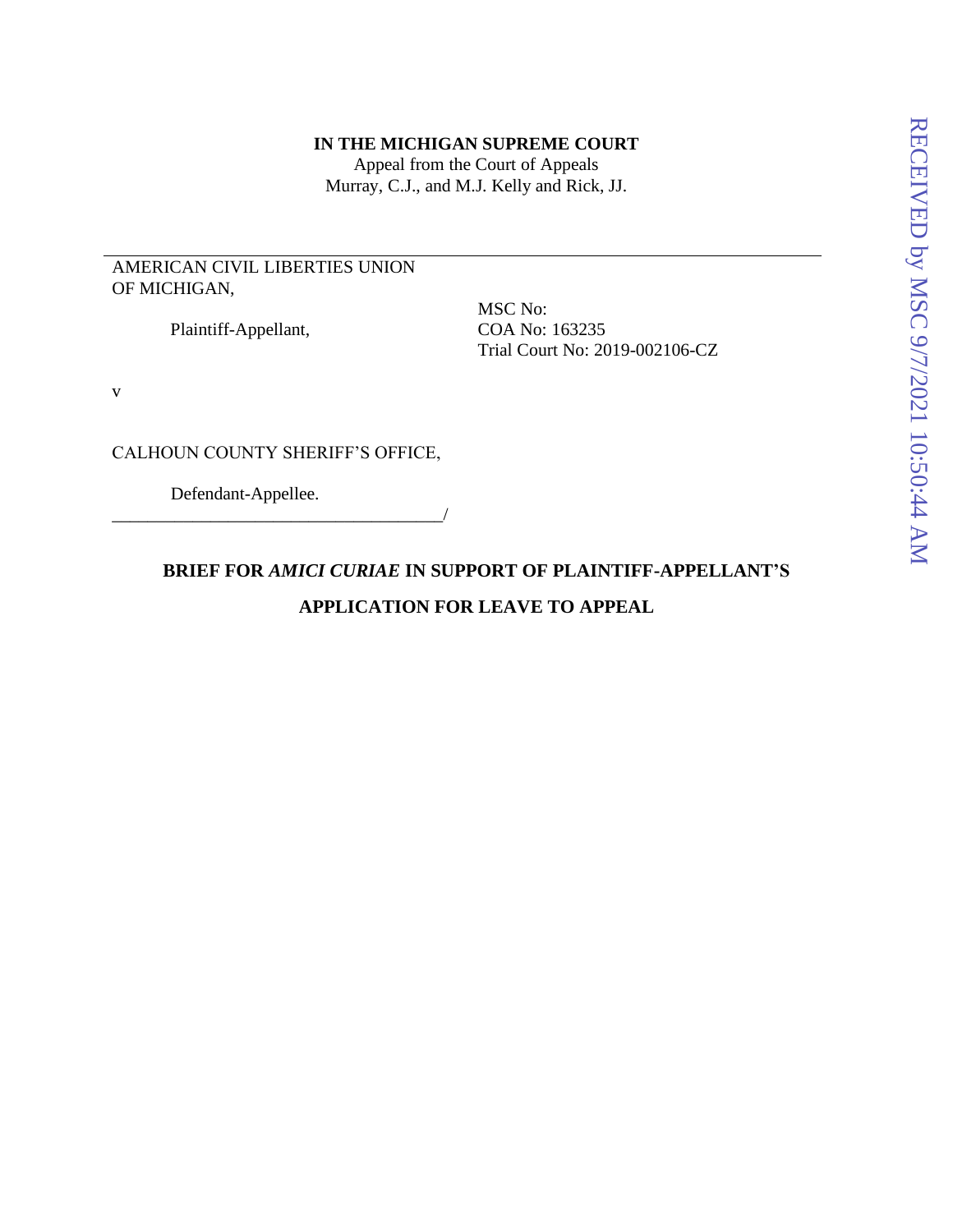# **Table of Contents**

| This Court Must Grant Leave To Address The Importance Of The State Of<br>Ι.                                                                                                                                                              |
|------------------------------------------------------------------------------------------------------------------------------------------------------------------------------------------------------------------------------------------|
| A. State Entanglement With Federal Immigration Enforcement Initiatives<br>1. Transparency Is Critical Where ICE Collaborates With State And                                                                                              |
| 2. ICE Routinely Avoids Scrutiny Over Its Enforcement And Detention Practices 9                                                                                                                                                          |
| Federal FOIA Is Not A Substitute For State Open Records Law In Ensuring<br><b>B.</b><br>1. Records Created By State And Local Entities Are Often Not Obtainable<br>2. The Federal FOIA System Suffers From Chronic Delays That Result In |
| П.                                                                                                                                                                                                                                       |
| A.<br>The Regulation Is Not A Valid Interpretation Of The Federal Statutes It<br><b>B.</b>                                                                                                                                               |
|                                                                                                                                                                                                                                          |
|                                                                                                                                                                                                                                          |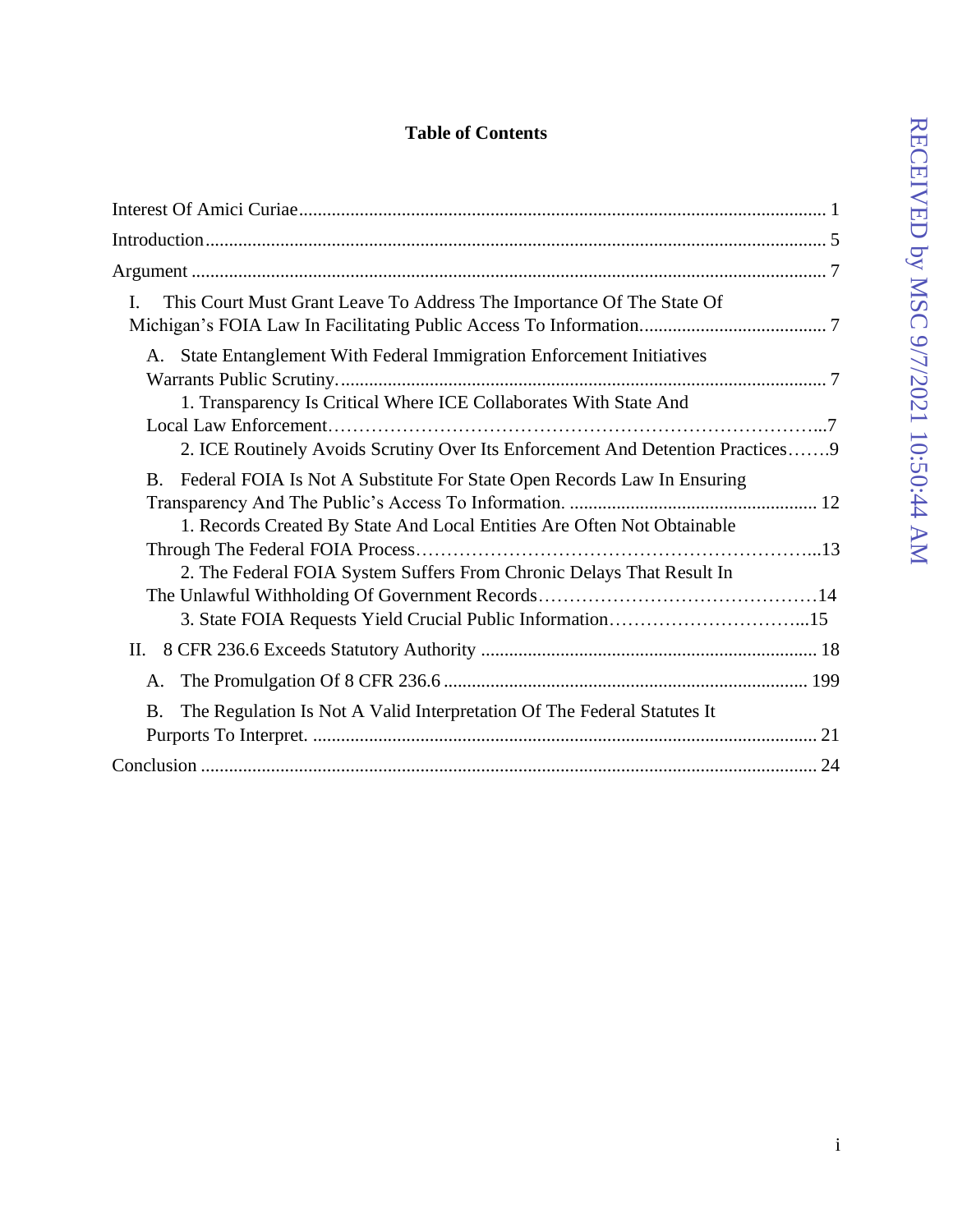## **Table of Authorities**

| <b>Cases</b>                                                                               |
|--------------------------------------------------------------------------------------------|
| Abdur-Rashid v New York City Police Dep't,                                                 |
| Am Civil Liberties Union of New Jersey, Inc v Co of Hudson,                                |
| Am Immigration Council v United States Dep't of Homeland Sec, Memo. Op.,                   |
| Chevron USA, Inc v Natural Resources Defense Council, Inc,                                 |
| Comm'r of Correction v Freedom of Info Com'n,                                              |
| Cowlitz Co v Univ of Washington,                                                           |
| First American Nat Bank-Eastern v FDIC,                                                    |
| Fraihat v United States Immigration & Customs Enforcement, Ord. Granting Class Cert. Mot., |
| Kissinger v Reporters Comm for Freedom of the Press,                                       |
| Lyttle v US, 867                                                                           |
| Morales v Chadbourne,                                                                      |
| Mt Clemens Auto Ctr Inc v Hyundai Motor America,                                           |
| Nightingale v US Citizenship & Immigration Servs,                                          |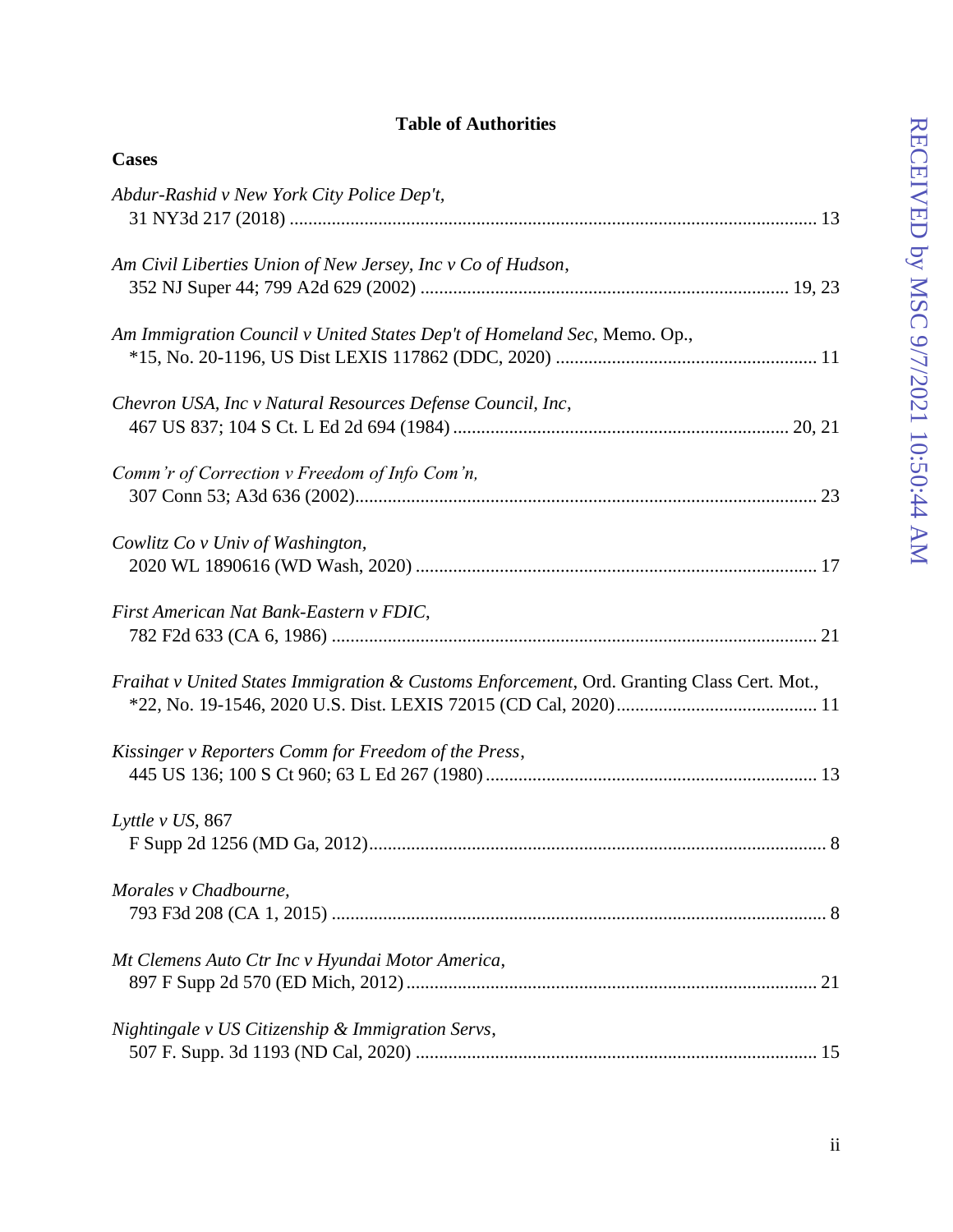| Rojas v Fed Aviation Admin,                                                           |
|---------------------------------------------------------------------------------------|
| State News v Michigan State Univ,                                                     |
| Transgender Law Ctr v US Immigration & Customs Enforcement,                           |
| US Dep't of Justice v Tax Analysts,                                                   |
| US Dept of Justice v Reporters Committee for Freedom of the Press,<br>489 US 749, 109 |
| US v California,                                                                      |
| US v California,                                                                      |
| Voces De La Frontera, Inc v Clarke,                                                   |
| <b>Statutes</b>                                                                       |
|                                                                                       |
|                                                                                       |
|                                                                                       |
|                                                                                       |
|                                                                                       |
|                                                                                       |
|                                                                                       |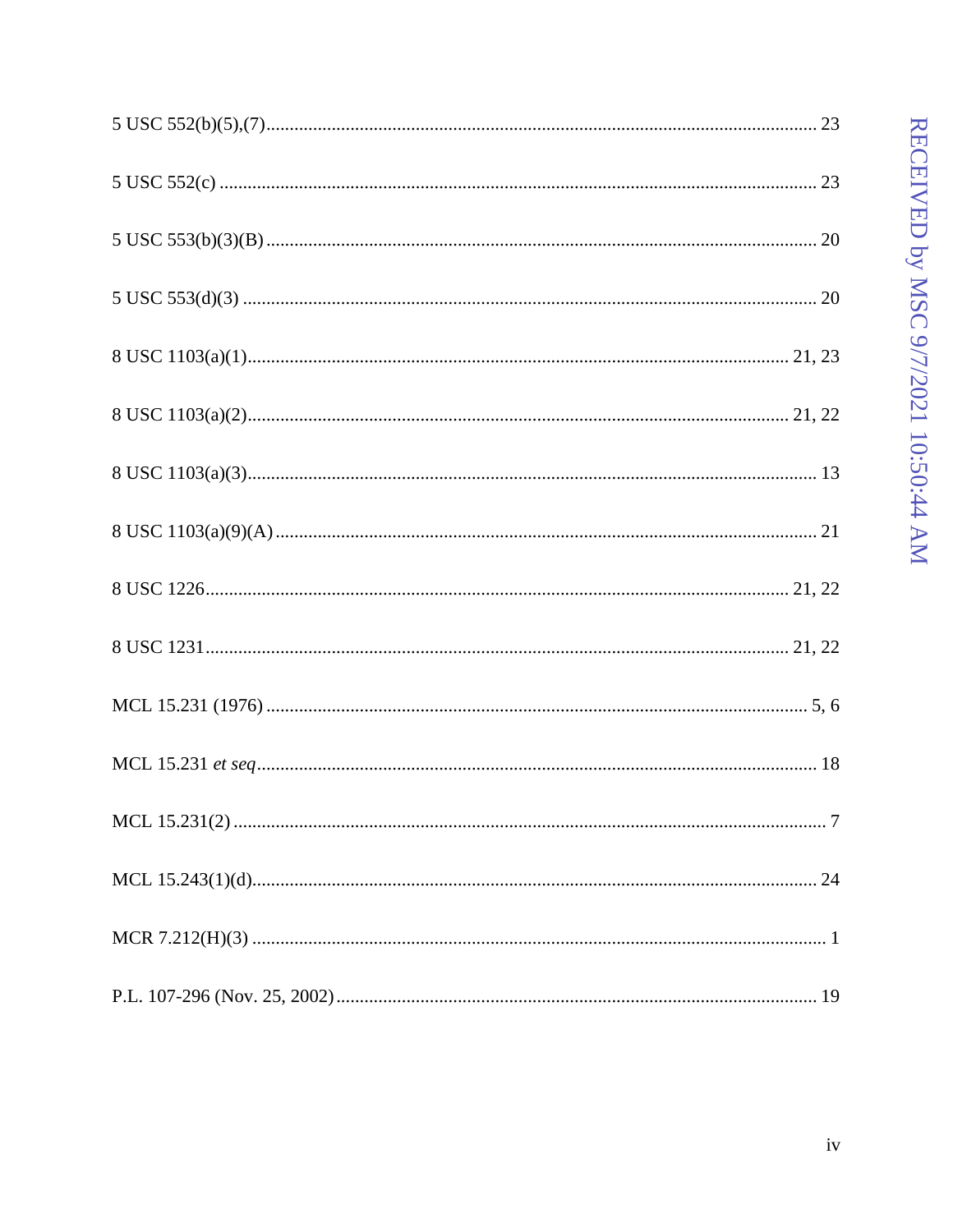## **Other Authorities**

| ACLU, Detention Watch Network & National Immigrant Justice Center, Fatal Neglect:                                                                                        |
|--------------------------------------------------------------------------------------------------------------------------------------------------------------------------|
| American Immigration Council, FOIA Request for Records Related to U.S. Immigration<br>and Customs Enforcement (ICE) Response to COVID-19 (March 19, 2020) 10             |
| Department of Homeland Security, 2018 Freedom of Information Act Report (2019) 14                                                                                        |
| Department of Homeland Security, 2020 Freedom of Information Act Report (March 2021)  15                                                                                 |
| Drew Knight, KVUE, Civil Rights Groups Suing ICE Over COVID-19 Safety in                                                                                                 |
| Email from James L. Dyer, Corporation Counsel and FOIA Coordinator for Calhoun<br>County, to My Khanh Ngo, ACLU Immigrant Rights Project (July 19, 2021, 5:31 PM)  12    |
| Email from My Khanh Ngo, Staff Attorney ACLU Immigrants' Rights Project to                                                                                               |
| Emily Kassie, The Guardian, Detained: How the U.S. Built the World's Largest                                                                                             |
| Esmy Jimenez, Oregon Public Broadcasting, 1 of Last Youth in Jails in the Country<br>that holds Undocumented Youth to end Contract with ICE (February 9, 2021) 17        |
| Government Accountability Office, Immigration Detention - Actions Needed to Improve<br>Planning, Documenting and Oversight of Detention Facility Contracts (Jan. 2021) 8 |
| Government Accountability Office, IMMIGRATION ENFORCEMENT Actions Needed<br>to Better Track Cases Involving U.S. Citizenship Investigations (July 2021)  8               |
|                                                                                                                                                                          |
|                                                                                                                                                                          |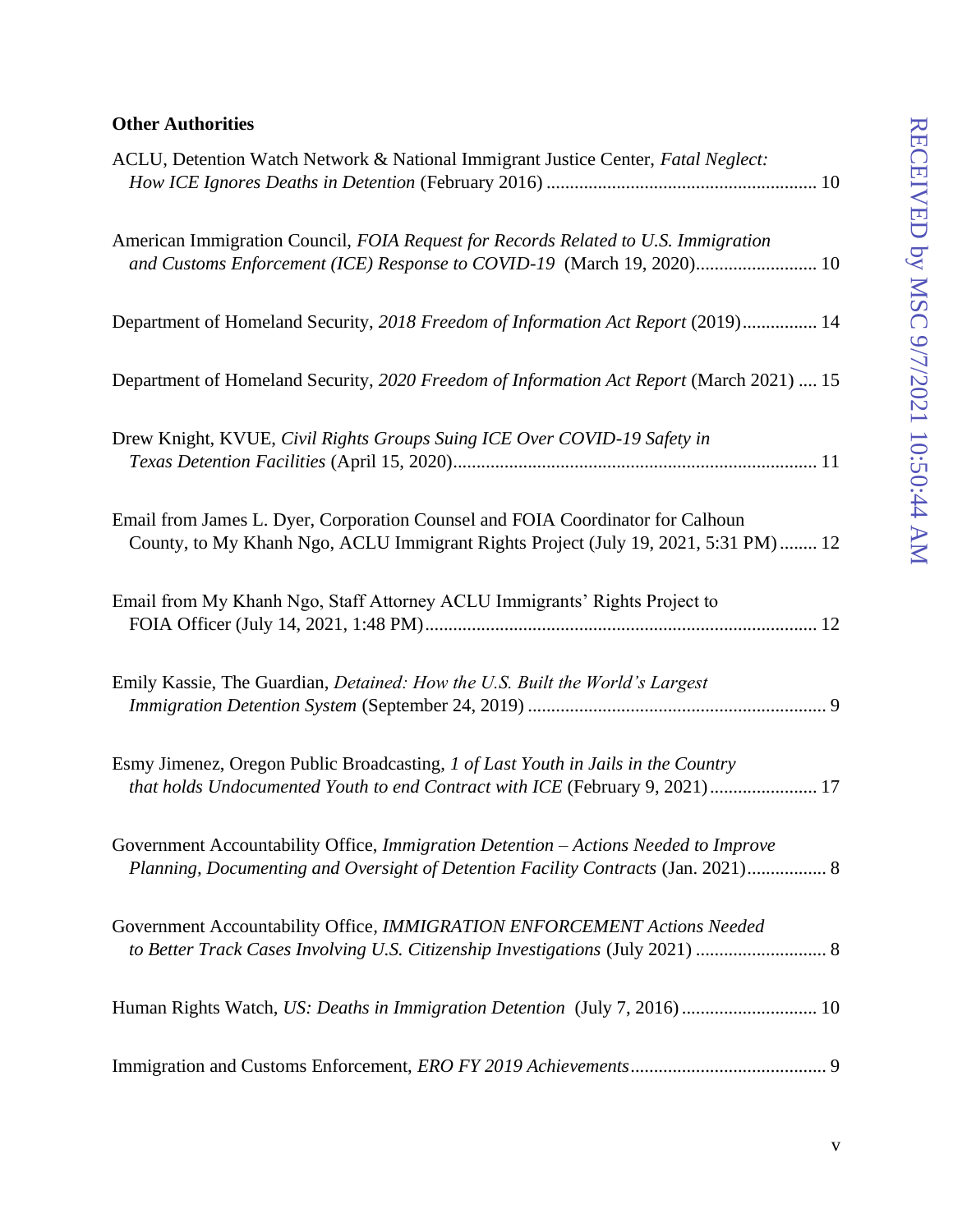| Immigration and Customs Enforcement, ICE Guidance on COVID-19:ICE                                                                                                                                                                                                |
|------------------------------------------------------------------------------------------------------------------------------------------------------------------------------------------------------------------------------------------------------------------|
| Intergovernmental Service Agreement Between ICE and Dorchester County, MD,<br>available at <https: 20694056-igsa-contract-<="" documents="" td="" www.documentcloud.org=""></https:>                                                                             |
| Laura Cassels, Florida Phoenix, Southern Poverty Law Center Sues for Access to<br>State Prison Records as COVID-19 Spreads Among Inmates (May 15, 2020)  16                                                                                                      |
| Letter to DHS Inspector General Roth, et al. from Community Initiatives for Visiting<br>Immigrants in Confinement (CIVIC) (December 4, 2015), available at<br><https: 5a33042eb078691c386e7bce="" <="" static="" static1.squarespace.com="" t="" td=""></https:> |
| Lisa Riordan Seville, Hannah Rappleye and Andrew W. Lehren, NBC News, 22<br>Immigrants Died in ICE Detention Centers During the Past 2 Years (January 6, 2019)  10                                                                                               |
|                                                                                                                                                                                                                                                                  |
| National Immigrant Justice Center, Holding Local Governments Accountable for                                                                                                                                                                                     |
| National Immigrant Justice Center, Immigration Centers of America Farmville, VA 16                                                                                                                                                                               |
| National Immigrant Law Center, Blazing a Trail: The Fight for Right to Counsel                                                                                                                                                                                   |
| Niraj Warikoo, Detroit Free Press, Michigan has more Immigrant Detainees, Inmates                                                                                                                                                                                |
| Off. Inspector Gen., Dep't Homeland Sec., OIG-18-67, ICE's Inspection and Monitoring<br>of Detention Facilities Do Not Lead to Sustained Compliance or Systematic                                                                                                |
|                                                                                                                                                                                                                                                                  |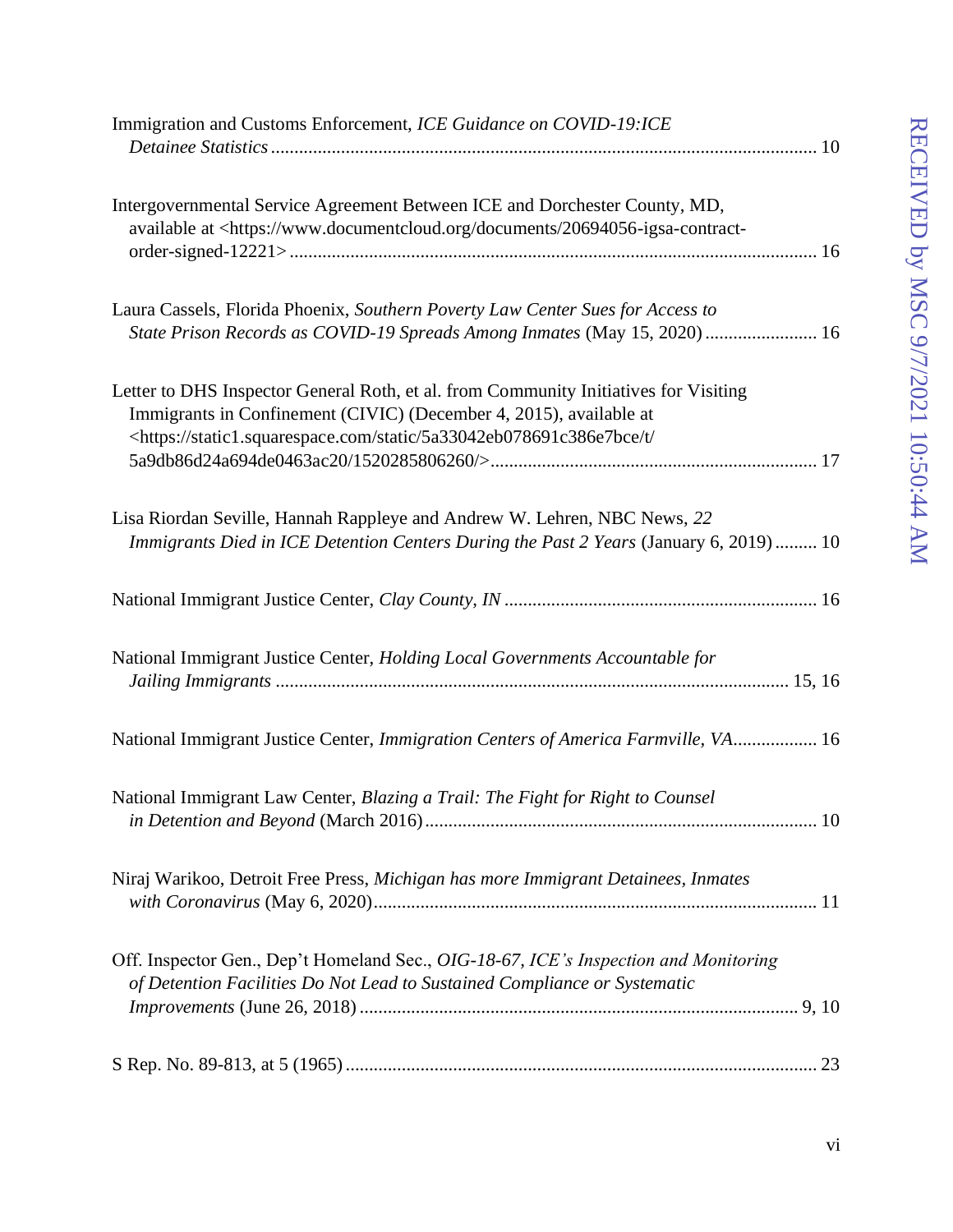| Southern Poverty Law Center, Lawsuit Dismissed Against Tuscaloosa Sheriff Due    |
|----------------------------------------------------------------------------------|
| Southern Poverty Law Center, SPLC Sues Tuscaloosa Sheriff for Failing to Release |
| Tanvi Misra, Roll Call, ACLU Asks for Humanitarian Release of Vulnerable         |
| U.S. Immigration and Customs Enforcement, ICE Detainers: Frequently Asked        |
| US Immigration and Customs Enforcement, Bahamian man in ICE Custody Passes       |
| Yuki Noguchi, NPR, Unequal Outcomes: Most ICE Detainees Held in Rural Areas      |
| <b>Regulations</b>                                                               |
|                                                                                  |
|                                                                                  |
|                                                                                  |
|                                                                                  |
|                                                                                  |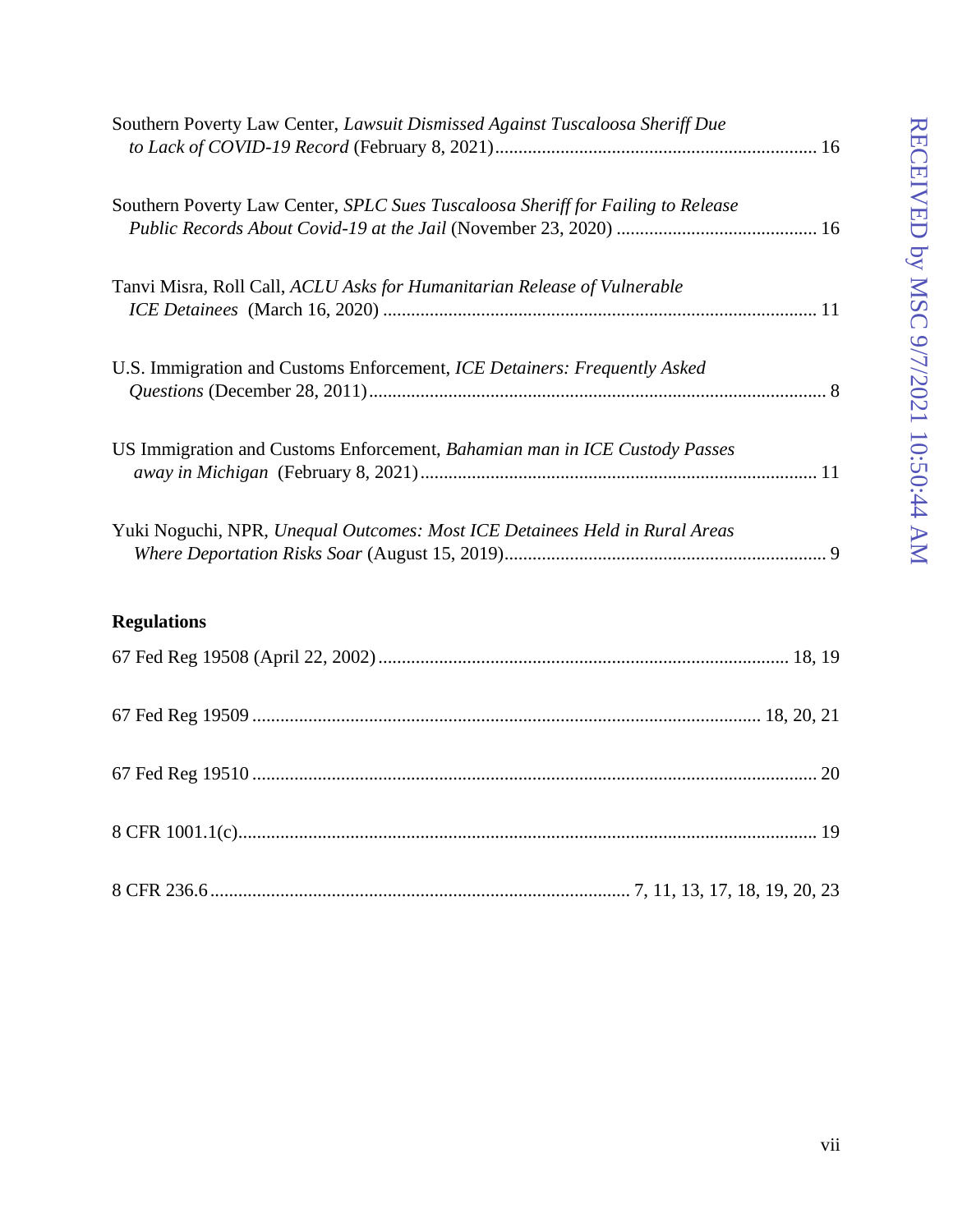#### **INTEREST OF AMICI CURIAE**<sup>1</sup>

<span id="page-8-0"></span>The American Immigration Council ("the Council") is a tax-exempt, not-for-profit educational and charitable organization. Founded in 1987, the Council works toward a more fair and just immigration system and provides information and data to the public regarding federal immigration agencies' operations and activities. Through its research and analysis, the Council is a resource for media and policymakers at the national, state, and local levels who seek to understand U.S. immigration law and policy and to develop fact-based policies. The Council also seeks, through court action and other measures, to hold the government accountable for unlawful conduct, restrictive interpretations of the law, withholding of information, and for failing to implement and execute immigration laws in a manner that comports with due process and transparency.

American Oversight is a nonpartisan, nonprofit section 501(c)(3) organization committed to the promotion of transparency in government, the education of the public about government activities, and ensuring the accountability of government officials. Through research, federal FOIA requests, and state public records requests, American Oversight uses the information it gathers, and its analysis of it, to educate the public about the activities and operations of federal and state government actors through reports, published analyses, press releases, and other media. American Oversight frequently requests records (and litigates as necessary to obtain them) with the potential to shed light on immigration policy and activities, including conditions in detention facilities, and has published those records (often with analysis of what they reveal) in order to inform the public on these matters of widespread concern.

<sup>&</sup>lt;sup>1</sup> Pursuant to MCL 7.212(H)(3), Amici state that no counsel for a party authored the brief in whole or in part and no counsel or a party made a monetary contribution intended to fund the preparation or submission of the brief.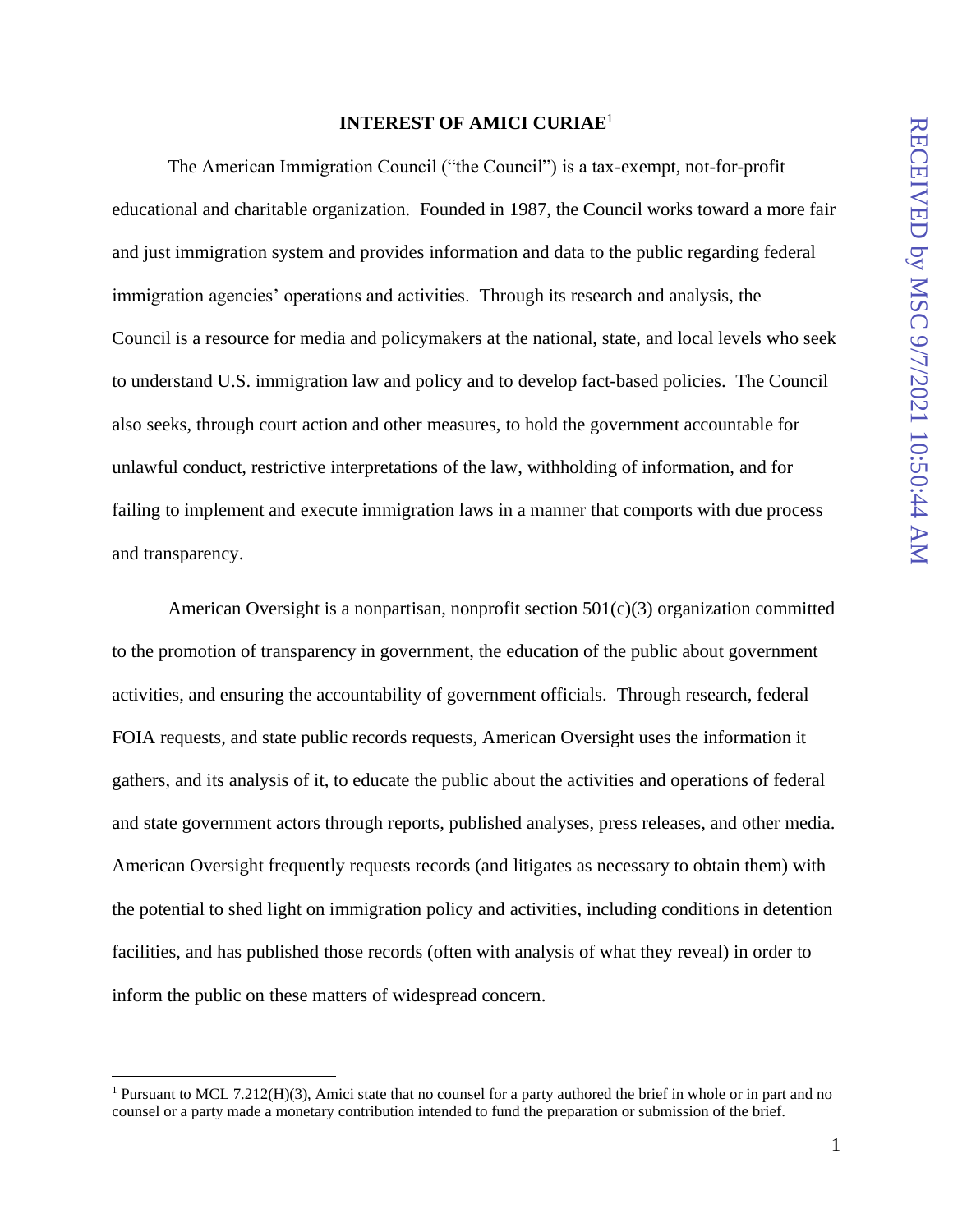The Center for Constitutional Rights ("CCR") is a national, nonprofit legal, educational, and advocacy organization dedicated to protecting and advancing rights guaranteed by the United States Constitution and international law. Founded in 1966 in support of the Civil Rights Movement, CCR believes government transparency is essential for democratic accountability and for access to justice for marginalized communities. CCR has litigated numerous cases challenging federal and state agencies' attempts to withhold records and information from the public, including numerous actions against DHS and ICE, such as *Austin Sanctuary Network, et al v ICE* (SDNY Dkt No 20-cv-1686) and *National Day Laborers Organizing Network v ICE, et al* (SDNY Dkt No 10-cv-3488).

Citizens for Responsibility and Ethics in Washington ("CREW") is a nonpartisan, nonprofit organization committed to promoting accountability, transparency, and integrity in government. CREW seeks to protect the right of citizens to be informed about the activities of government officials and to empower citizens to have an influential voice in government decisions through the dissemination of information, including information CREW obtains through FOIA.

Founded in 1868, the Michigan Press Association is the official trade association for more than 290 print and digital newspapers in Michigan and dedicated to promoting the freedom of the press throughout the State. The MPA's members report on issues of great importance to Michiganders, including the operations of their local governments. The Freedom of Information Act is an essential tool for the MPA's members to fulfill their duty to the public. On behalf of its members, the MPA offers this brief in aid of FOIA's purpose: fostering transparent government to safeguard our free society.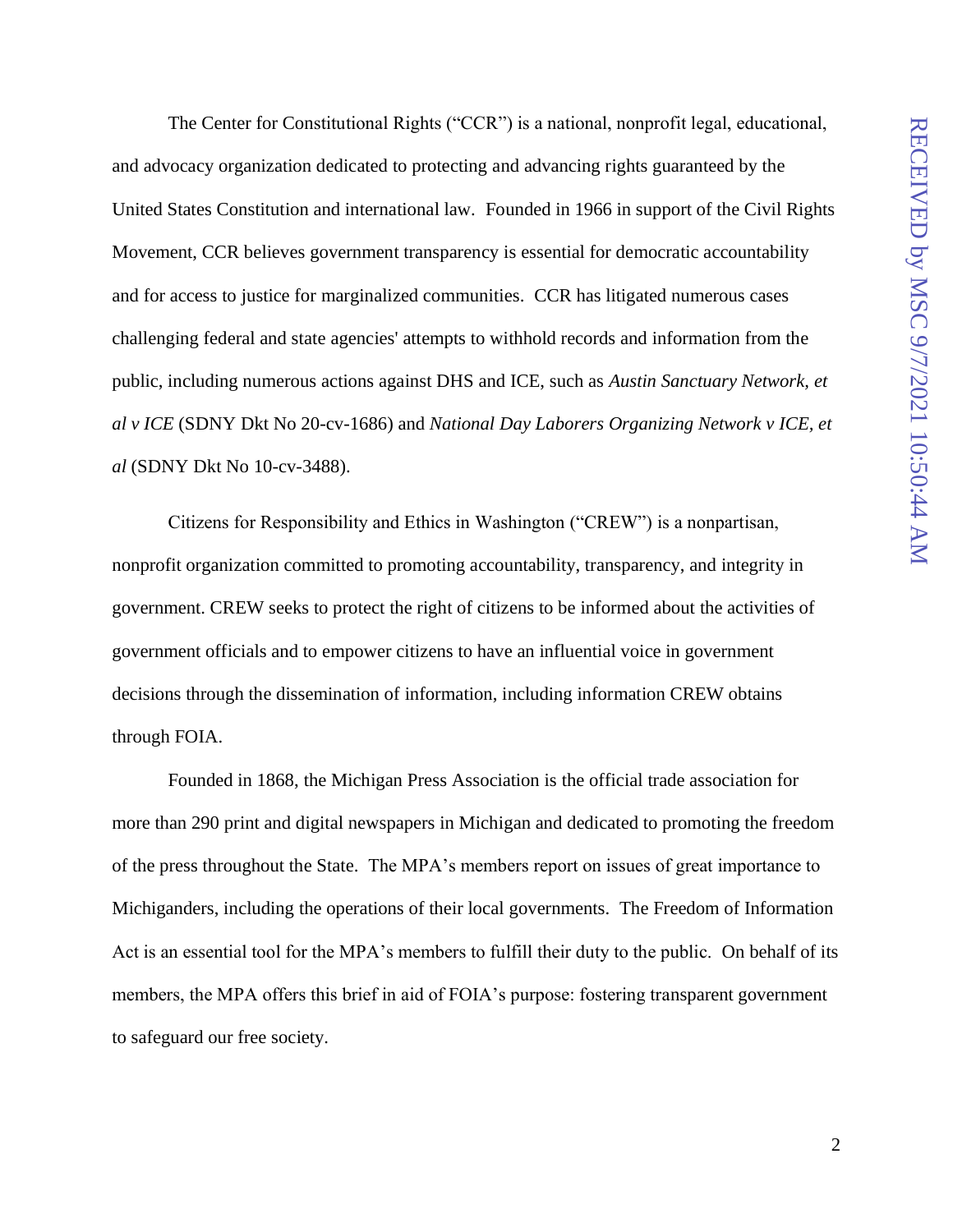The MuckRock Foundation is a tax-exempt, not-for-profit educational and charitable organization. Founded in 2010, it brings together journalists, researchers, and the general public to help file, track, and share public records requests as well as produce reporting and public collaborations to put that information in context. Through its network of services and news partnerships, the organization works with about 3,000 newsrooms and reaches between 40 and 80 million readers per month with its primary source materials. Its investigations and collaborations have led to Congressional hearings, legislative changes, and policy reforms.

The National Immigration Project of the National Lawyers Guild ("NIPNLG") is a nonprofit membership organization of immigration attorneys, legal workers, grassroots advocates, and others working to defend immigrants' rights and secure a fair administration of the immigration and nationality laws. NIPNLG litigates and advocates for the rights of noncitizens, frequently utilizing public records laws. NIPNLG also provides legal training and assistance to the bar and the bench, hosts continuing legal education seminars on the rights of noncitizens, and is the author of numerous practice advisories, as well as *Immigration Law and Crimes* (2013 2 ed.) and three other treatises published by Thomson-West. NIPNLG has participated as *amicus* in several significant immigration-related cases before the U.S. Supreme Court, the federal courts of appeals, and the Board of Immigration Appeals.

The Michigan Immigrant Rights Center ("MIRC") is a statewide nonprofit legal resource center for Michigan's immigrant communities. MIRC works to build a thriving Michigan where immigrant communities experience equity and belonging. Low-income immigrants who cannot afford counsel are not provided counsel at government expense, and MIRC is one of only two free legal services providers listed on the Immigration Court pro bono legal services list given to all respondents in removal proceedings. We accept free calls from detainees from all contracted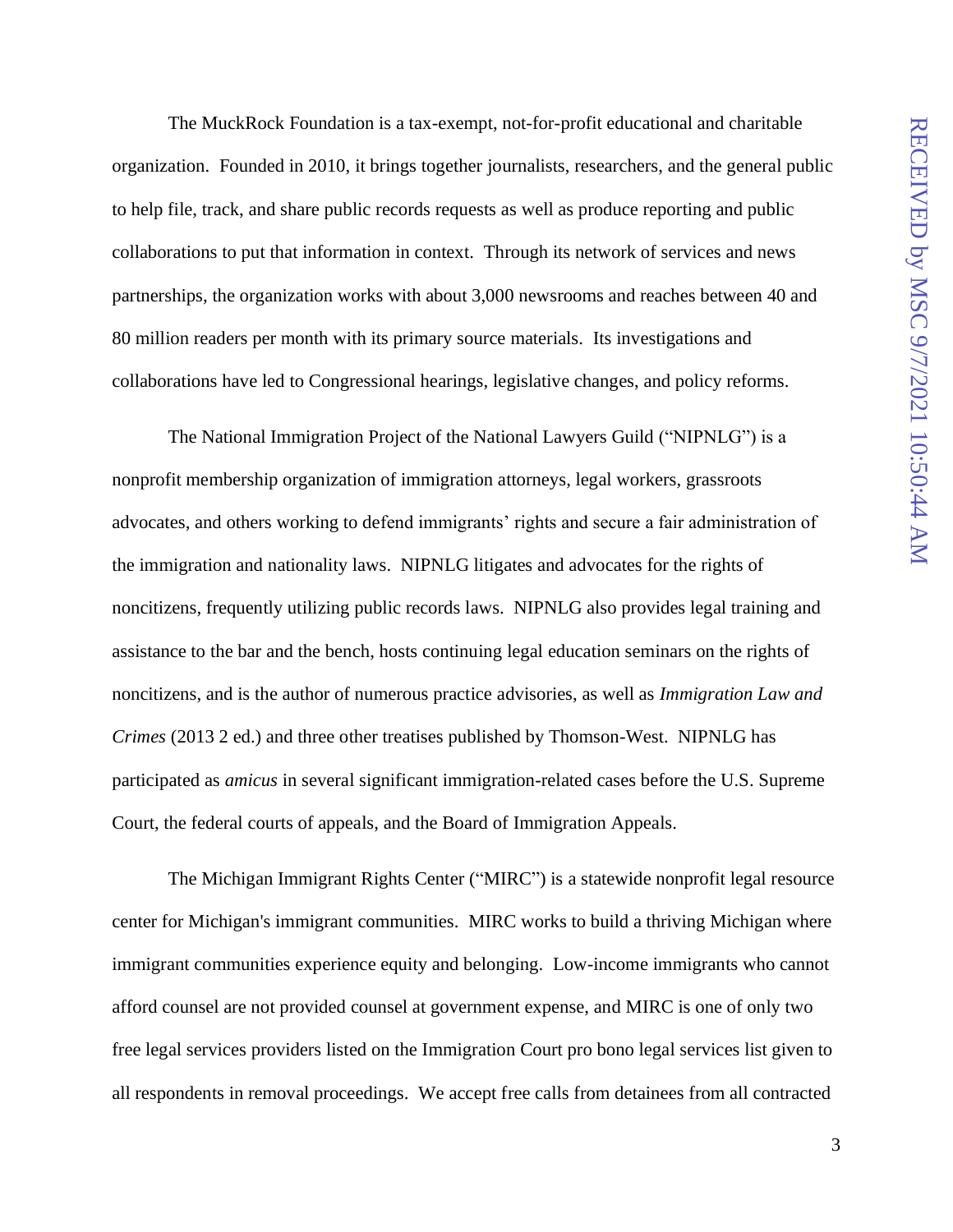immigration detention facilities in Michigan, including the Calhoun County Correctional Facility. Statewide, we provide free legal services to more than 3,000 immigrant clients per year, including many detainees. We are also part of the National Qualified Representative Program, which provides appointed counsel to detained immigrants who have been found by an Immigration Judge or the Board of Immigration Appeals (BIA) to be incompetent to represent themselves in their immigration proceedings because of a serious mental disorder.

Immigrant Legal Defense ("ILD") is a nonprofit organization based in Oakland, California, dedicated to providing legal services to marginalized immigrant communities in California and throughout the U.S. Among those that ILD represents and advocates for are individuals in Immigration and Customs Enforcement (ICE) custody. ILD strives to pursue strong due process and human rights protections for these individuals. As such, ILD is committed to pressing for the transparency and accountability of federal immigration agencies, including robust access to public information via federal and state Freedom of Information Act (FOIA) laws.

Professor Ingrid Eagly teaches and writes about immigration law, criminal law, evidence and public interest lawyering at UCLA School of Law and serves as Faculty Director of the Criminal Justice Program. Professor Eagly is an expert in the intersection between immigration enforcement and the criminal legal system. Her recent work explores a range of topics, including the criminalization of migration, police policymaking, and U.S. immigration courts. In 2017 she received UCLA's Distinguished Teaching Award. The listing of her titles and institutional affiliations are for identification purposes only and does not imply any endorsement of the view expressed herein by amicus's institution.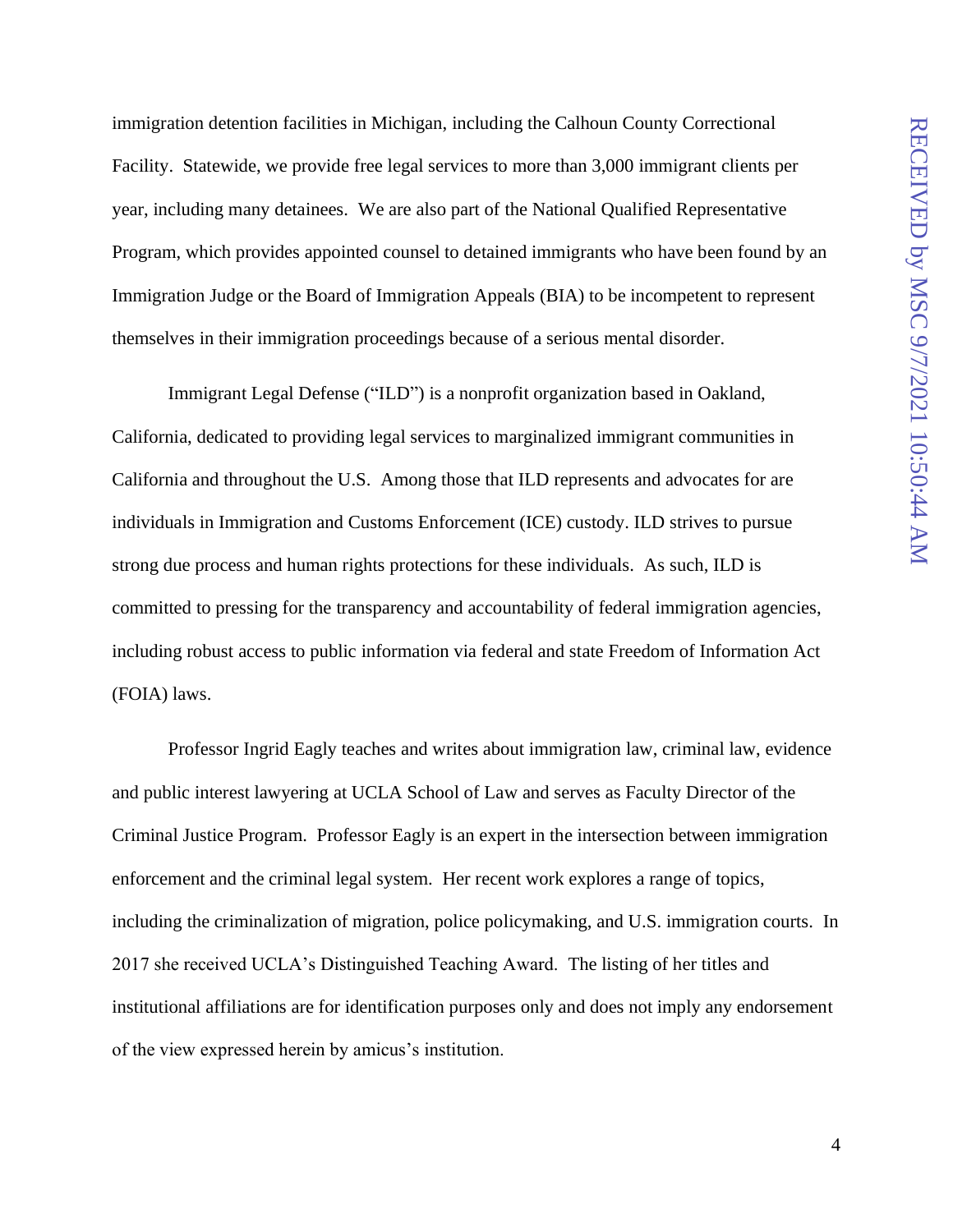Professor Angelina Godoy teaches human rights at the University of Washington in Seattle, where she holds the Helen H. Jackson Endowed Chair in Human Rights and directs the University of Washington Center for Human Rights (UWCHR). Under her leadership, the UWCHR has conducted research on contemporary immigrant rights issues, using FOIA and state public records laws as key tools for obtaining information. In 2019, Cowlitz County, Washington, filed suit against her and the University of Washington in response to her request for information under the Washington State Public Records Act about juveniles detained for ICE in the County's youth jail, and ICE elevated the case to federal court. The listing of her titles and institutional affiliations are for identification purposes only and does not imply any endorsement of the view expressed herein by amicus's institution.

Professor Emily Ryo teaches law and sociology at the USC Gould School of Law. Her current research focuses on immigration, criminal justice, legal attitudes and legal noncompliance, and procedural justice. She has been awarded the ABF/JPB Access to Justice Fellowship and the Andrew Carnegie Fellowship to support her scholarship. She is the recipient of the 2021 William A. Rutter Distinguished Teaching Award. The listing of her titles and institutional affiliations are for identification purposes only and does not imply any endorsement of the view expressed herein by amicus's institution.

#### **INTRODUCTION**

<span id="page-12-0"></span>This case implicates the importance of facilitating public access to records regarding governmental operations under state open records laws, such as Michigan's Freedom of Information Act ("FOIA"), MCL 15.231 (1976). Public scrutiny is especially crucial in immigration enforcement and more so in instances of governmental misconduct and overreach, as is the case for Mr. Jilmar Ramos-Gomez, a U.S. citizen and veteran wrongfully held in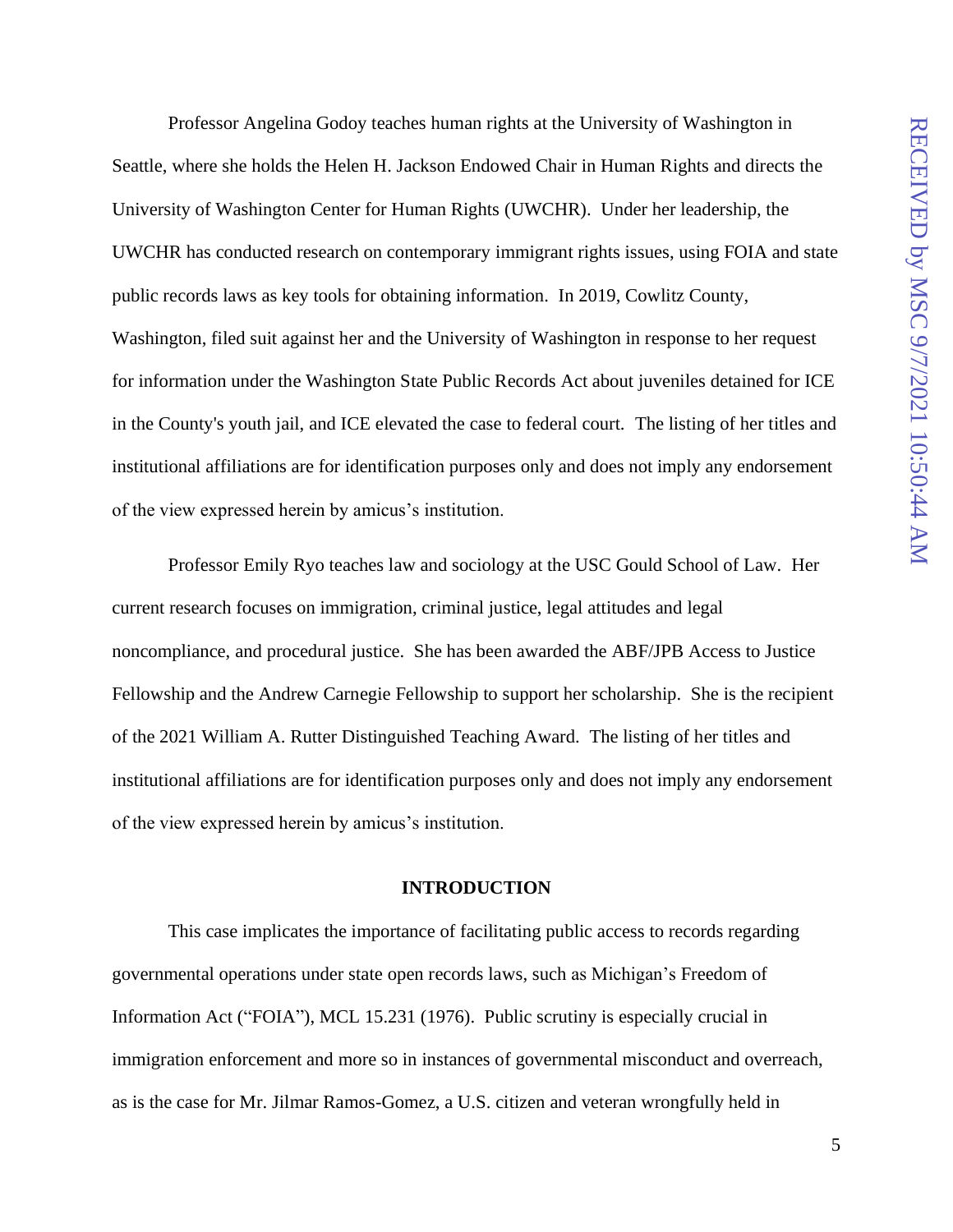immigration custody. Mr. Ramos-Gomez should be able to access information about his wrongful detention through Michigan's FOIA. Access to information through state open records laws like MCL 15.231 is crucial, particularly when it comes to records created when a state or local entity collaborates with the federal government to engage in immigration enforcement. Appellee Calhoun County failed to uphold the State of Michigan's commitment to government transparency and denied a request for records that can shed light on the wrongful detention of a U.S. citizen veteran. Calhoun County erroneously determined that a federal regulation prevents access to those records. In doing so, Calhoun County unnecessarily impedes the public right to know what its government is "up to." *US Dept of Justice v Reporters Committee for Freedom of the Press*, 489 US 749, 772, 109 S Ct 1468, 1481 (1989).

The denial of access to information in this context is problematic for various reasons. First, state open records laws such as MCL 15.231 constitute a crucial mechanism for obtaining information regarding the detention of immigrants, particularly where state and local law enforcement agencies collaborate with Immigration and Customs Enforcement ("ICE"), the immigration enforcement branch under the Department of Homeland Security ("DHS"). Collaboration by local entities such as Calhoun County with ICE warrants public scrutiny. Because state and local law enforcement agencies create and maintain their own records, which are often neither created by ICE nor in its custody, state FOIA laws properly require the release of those records when members of the public request them. While the public can access related information via the federal FOIA process, this mechanism is simply not a substitute for accessing public information through state open records laws because certain information is not available by making a federal FOIA request. Moreover, the federal FOIA process is plagued by delays in responding to requests for public information. Additionally, state FOIA laws are an especially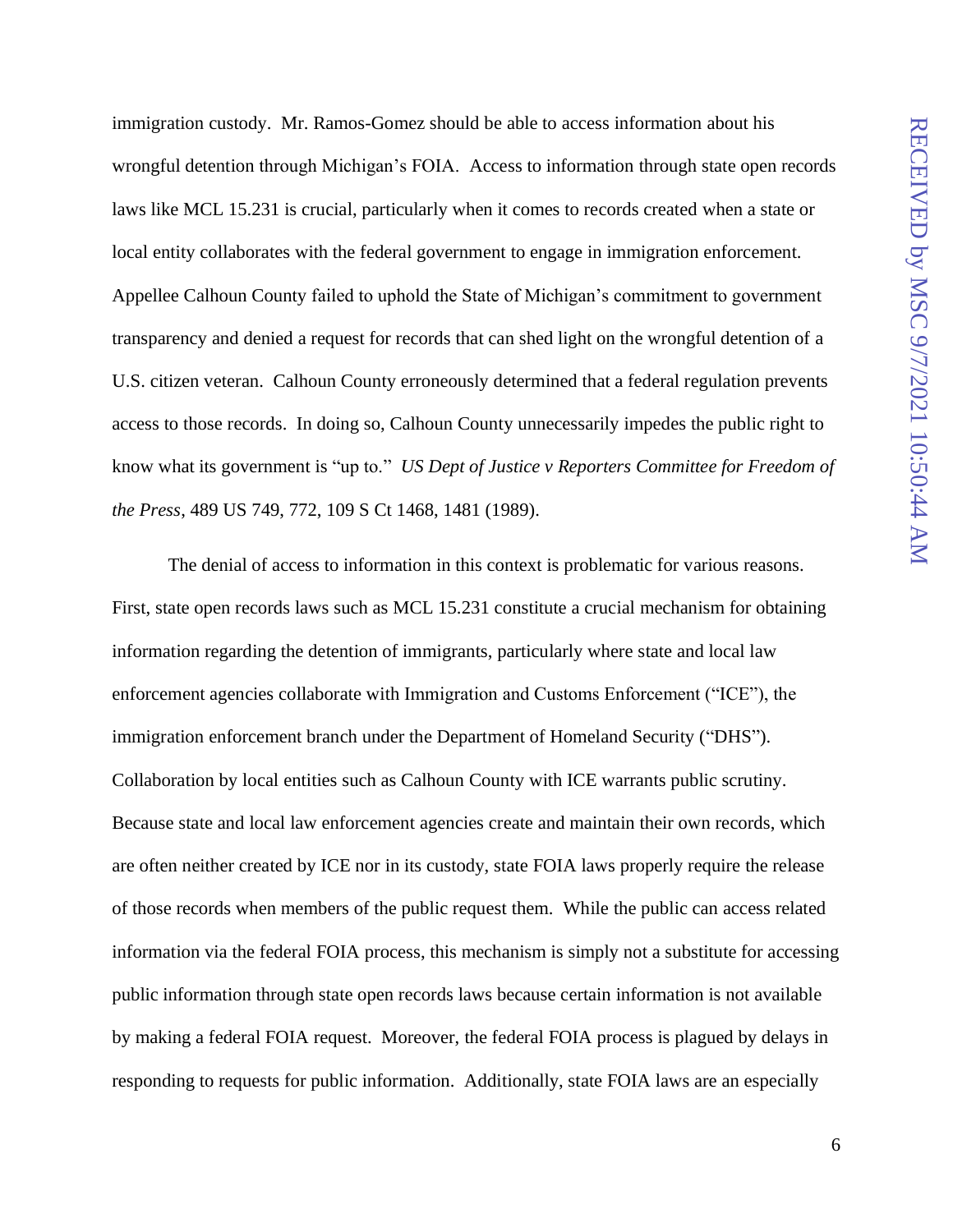important mechanism for obtaining public information given ICE's history of shielding itself from scrutiny. Finally, the federal regulation that Calhoun County relied on to deny the request for records in this case, 8 CFR 236.6, is *ultra vires* to the immigration statutes that purportedly give it its authority and should not serve as a basis to restrict public disclosure of information.

For all these reasons, Amici urge the Court to grant the petition for leave to appeal in this case to ensure that the State of Michigan's commitment to transparency is not unduly restricted.

#### **ARGUMENT**

#### <span id="page-14-1"></span><span id="page-14-0"></span>I. THIS COURT MUST GRANT LEAVE TO ADDRESS THE IMPORTANCE OF THE STATE OF MICHIGAN'S FOIA LAW IN FACILITATING PUBLIC ACCESS TO INFORMATION.

- <span id="page-14-2"></span>A. STATE ENTANGLEMENT WITH FEDERAL IMMIGRATION ENFORCEMENT INITIATIVES WARRANTS PUBLIC SCRUTINY.
	- 1. TRANSPARENCY IS CRITICAL WHERE ICE COLLABORATES WITH STATE AND LOCAL LAW ENFORCEMENT.

<span id="page-14-3"></span>Michigan law strongly favors the principle of government transparency while rejecting government secrecy. "It is the public policy of this state that all persons . . . are entitled to full and complete information regarding the affairs of government." MCL 15.231(2). Central to both the broad policy and the implementing mechanisms of FOIA is the concept of accountability. *State News v Michigan State Univ*, 274 Mich App 558, 567–68, 735 NW2d, 649, 656 (2007) (*rev'd in part,* 481 Mich 692, 753 NW2d 20 (2008)).

This commitment to transparency is vital when it involves state and local collaboration with ICE – an agency that has, time and again, engaged in the mistreatment of noncitizens it apprehends and detains. Since the implementation of 8 CFR 236.6 in 2001, the federal regulation that Calhoun County relied on to deny the release of records in this case, the arrest and detention of noncitizens in local and state-run jails has proliferated. This proliferation was made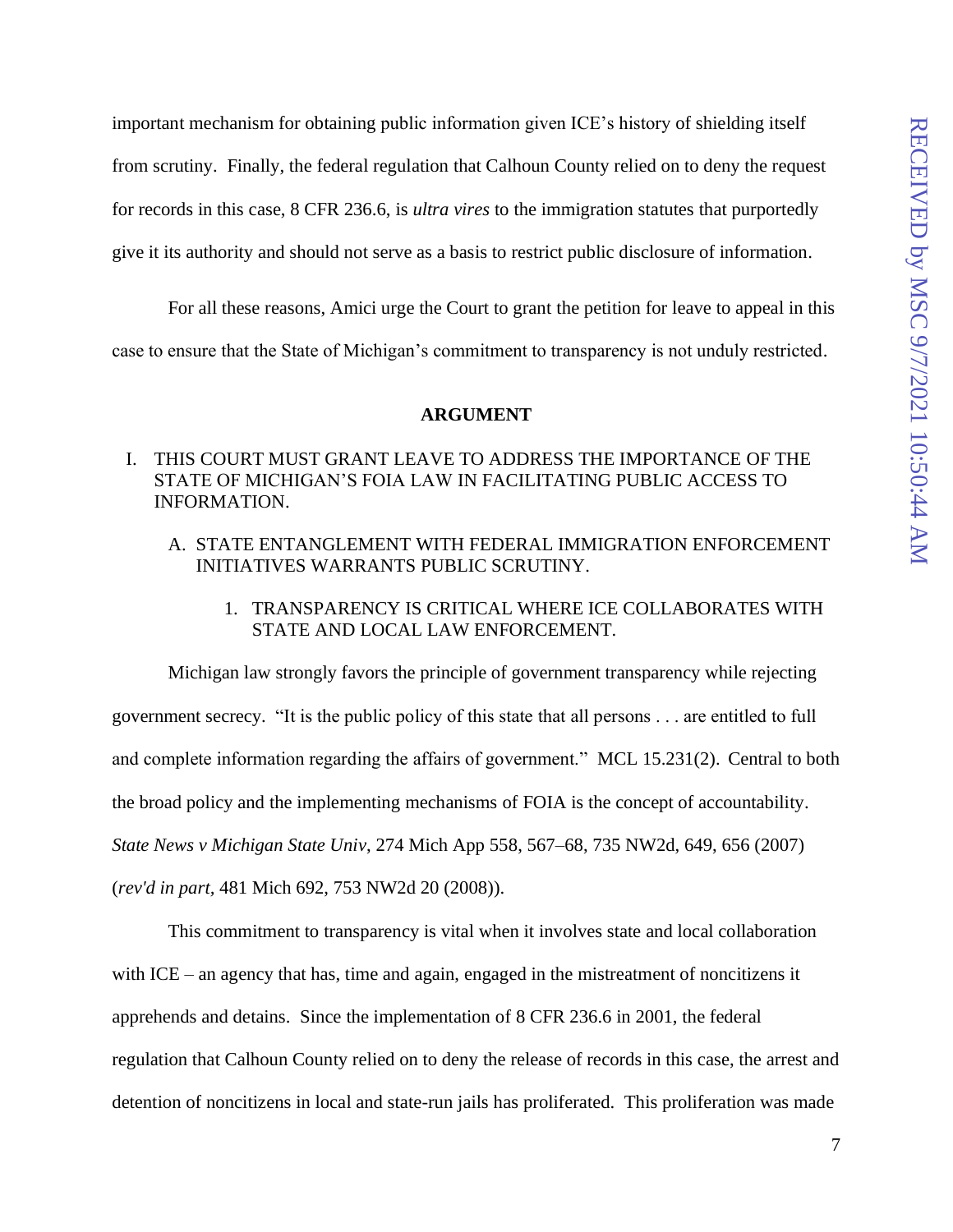possible through ICE's involvement with state and local governments to assist in its federal immigration enforcement. This entanglement includes contractual relationships via Intergovernmental Service Agreements ("IGSA"), $<sup>2</sup>$  through which ICE contracts with local</sup> detention facilities to provide additional detention space in local jails. This is the type of agreement in place between Calhoun County and ICE. As a result of agreements like these, local jails have taken a central role in U.S. immigration detention. Additionally, through the use of ICE detainer requests – notices issued by ICE to federal, state and local LEAs that ICE intends to assume custody of the individual in the LEA's custody<sup>3</sup> – it is likely that Michigan LEAs will continue to detain individuals at the behest of ICE. This involvement of LEAs in immigration enforcement and detention deserves careful public scrutiny.

Like Mr. Ramos-Gomez, a subset of individuals that ICE erroneously arrests, detains and mistreats are U.S. citizens. Due to ICE's reliance on state and local cooperation in its enforcement practices, state and local LEAs often also play a role in enforcement of immigration laws against U.S. citizens. The Government Accountability Office issued a report stating that from 2015 to 2020 ICE erroneously arrested 674 U.S. citizens, detained 121, and even removed 70 from the United States.<sup>4</sup> The report notes that many encounters, much like in Mr. Ramos-Gomez's case, begin with an individual's encounter with local law enforcement.<sup>5</sup> These cases<sup>6</sup>

<sup>2</sup> Government Accountability Office, *Immigration Detention – Actions Needed to Improve Planning, Documenting and Oversight of Detention Facility Contracts* (Jan. 2021), p 11, available at <https://www.gao.gov/assets/720/711798.pdf> (accessed Aug. 18, 2021).

<sup>3</sup> U.S. Immigration and Customs Enforcement, *ICE Detainers: Frequently Asked Questions* (December 28, 2011), <https://www.ice.gov/identify-and-arrest/detainers/ice-detainers-frequently-asked-questions> (archived content) (accessed Aug. 28, 2021).

<sup>4</sup> Government Accountability Office*, Immigration Enforcement: Actions Needed to Better Track Cases Involving U.S. Citizenship Investigations* (July 2021), p 21-24, available at <https://www.gao.gov/assets/gao-21-487.pdf> (accessed Aug. 29, 2021)*.*

<sup>5</sup> *Id.* at 36, n.33.

<sup>6</sup> *See, e.g. Lyttle v US,* 867 F Supp 2d 1256, 1266 (MD Ga, 2012) (ICE erroneously detained a U.S. citizen of diminished capacity who spoke no Spanish and removed him to Mexico); *Morales v Chadbourne,* 793 F3d 208, 212-213 (CA 1, 2015) (the Rhode Island Adult Correctional Institution wrongfully detained and held a U.S. citizen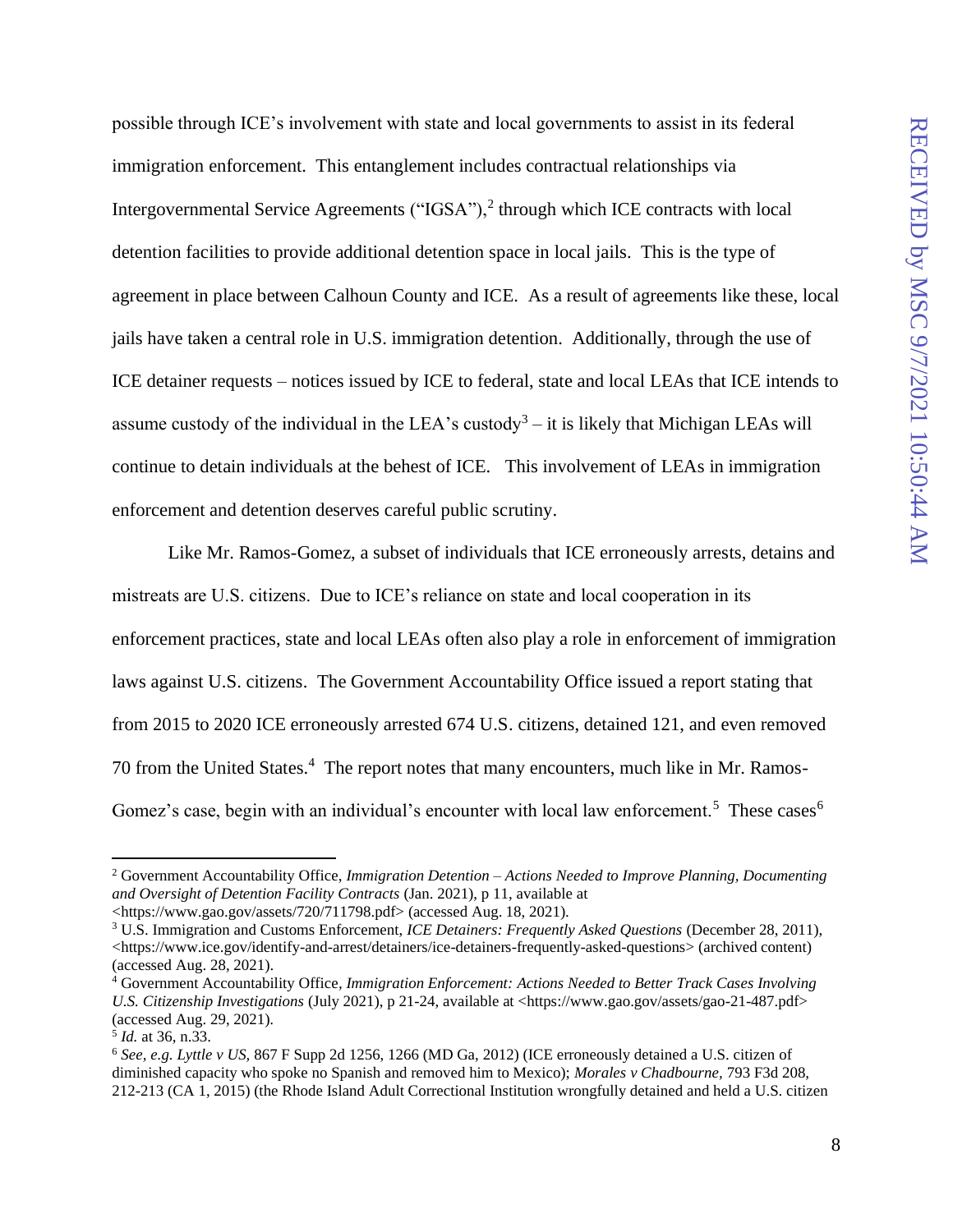highlight why public scrutiny of state and local facilities that play a role in immigration detention merit further scrutiny, as in Mr. Ramos-Gomez's case.

#### 2. ICE ROUTINELY AVOIDS SCRUTINY OVER ITS ENFORCEMENT AND DETENTION PRACTICES

<span id="page-16-0"></span>Amici consider it of utmost importance that this Court consider how crucial it is for an individual to seek information through a state FOIA given ICE's long-standing history of avoiding public scrutiny and accountability over its detention practices. ICE manages an immigration detention system comprised of hundreds of prisons and jails throughout the country where ICE detains thousands of men, women, and children. Its capacity to detain individuals has exploded over the years, "grow[ing] more than twentyfold since 1979."<sup>7</sup> At times in 2019, ICE detained over 56,000 people - a historic number of individuals.<sup>8</sup> As ICE expands its immigration detention system, it increasingly targets prisons and jails in rural areas where access to attorneys and other legal resources is difficult.<sup>9</sup> ICE's detention system involves a patchwork of detention facilities, including those that ICE directly owns and runs and those that ICE contracts with and are owned and operated by private companies, states, and counties.<sup>10</sup>

because ICE erroneously issued a detainer for Ms. Ada Morales, a U.S. citizen after the Cranston, Rhode Island Police Department arrested her on charges ultimately dismissed. Ms. Morales had been previously the subject of an erroneous detainer issued by ICE.).

<sup>7</sup> Emily Kassie, The Guardian, *Detained: How the U.S. Built the World's Largest Immigration Detention System* (September 24, 2019) [<https://www.theguardian.com/us-news/2019/sep/24/detained-us-largest-immigrant](https://www.theguardian.com/us-news/2019/sep/24/detained-us-largest-immigrant-detention-trump)[detention-trump>](https://www.theguardian.com/us-news/2019/sep/24/detained-us-largest-immigrant-detention-trump) (accessed February 14, 2021).

<sup>8</sup> Immigration and Customs Enforcement, *ERO FY 2019 Achievements* <https://www.ice.gov/features/ERO-2019#:~:text=In%20FY%202019%2C%20ICE's%20Enforcement,removals%20from%20the%20prior%20year> (accessed August 31, 2021).

<sup>9</sup> Yuki Noguchi, NPR, *Unequal Outcomes: Most ICE Detainees Held in Rural Areas Where Deportation Risks Soar* (August 15, 2019) <https://www.npr.org/2019/08/15/748764322/unequal-outcomes-most-ice-detainees-held-inrural-areas-where-deportation-risks> (accessed August 31, 2021).

<sup>10</sup> *See* Off. Inspector Gen., Dep't Homeland Sec., *OIG-18-67, ICE's Inspection and Monitoring of Detention Facilities Do Not Lead to Sustained Compliance or Systematic Improvements* (June 26, 2018), p 1, available at <https://www.oig.dhs.gov/sites/default/files/assets/2018-06/OIG-18-67-Jun18.pdf> (accessed August 31, 2021). **Error! Bookmark not defined.**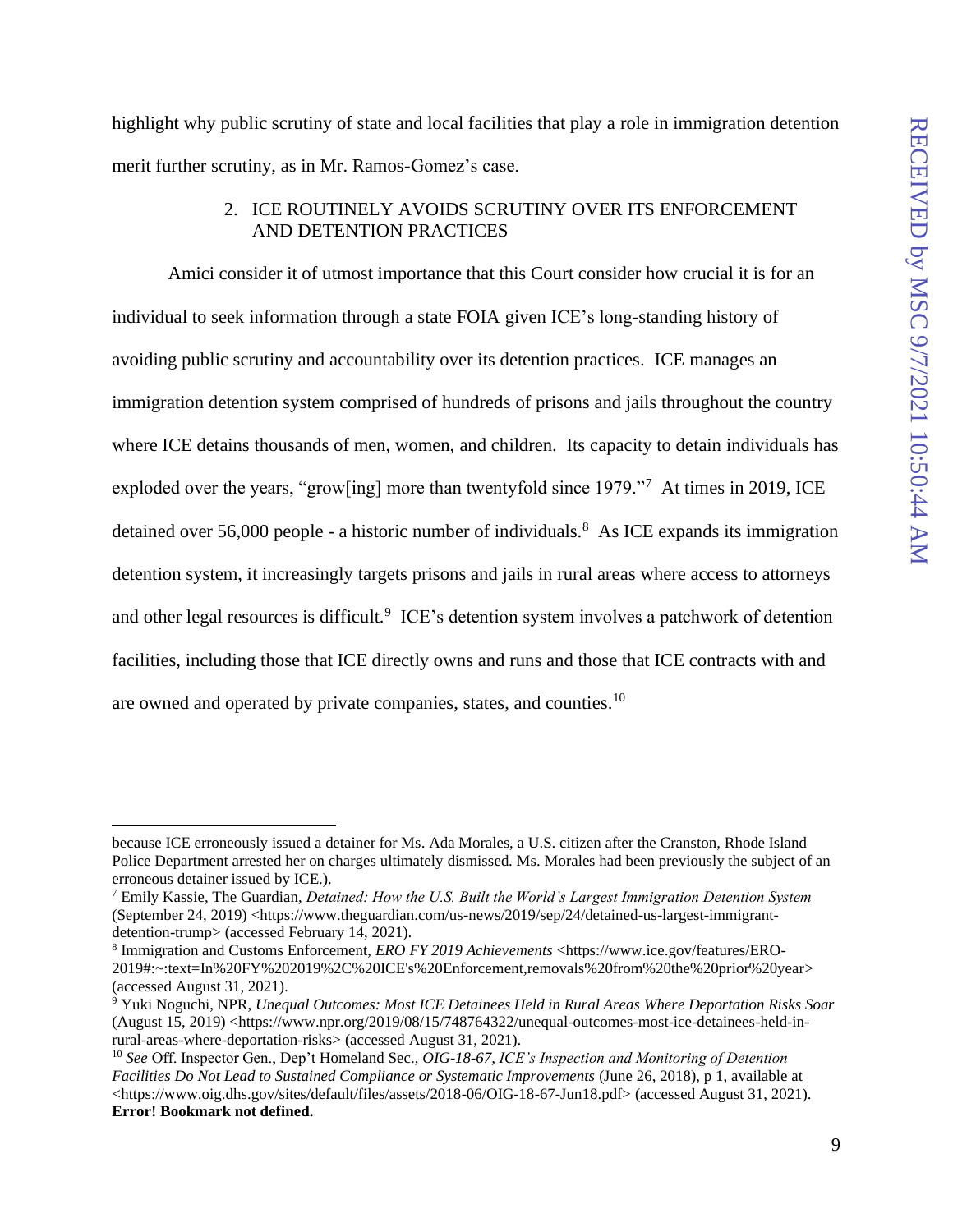Groups that advocate for and represent individuals in immigration detention have highlighted ICE's failure to address longstanding, inefficient and dangerous conditions of confinement, often with an emphasis on ICE's lack of transparency.<sup>11</sup> Among these troubling conditions, ICE has developed a track record for failing to provide adequate medical care to individuals in its custody, which has resulted in countless preventable deaths to date.<sup>12</sup> ICE's oversight of its detention facilities has been criticized by the DHS Office of Inspector General as ineffective in identifying and correcting poor detention conditions and ensuring consistent compliance with governing detention standards.<sup>13</sup> Compounding the lack of transparency around its detention practices, ICE fails to provide detained individuals with adequate access to counsel, limiting another avenue for oversight. $14$ 

Most recently, ICE has withheld critical information about its response to the COVID-19

pandemic as the virus tears through the jails it uses, infecting thousands of individuals in ICE

custody.<sup>15</sup> The predictable widespread outbreak in ICE jails sparked the mass filing of habeas

<sup>11</sup> ACLU, Detention Watch Network & National Immigrant Justice Center, *Fatal Neglect: How ICE Ignores Deaths in Detention* <https://www.aclu.org/sites/default/files/field\_document/fatal\_neglect\_acludwnnijc.pdf> (February 2016) (accessed February 24, 2021) (describing efforts to compel transparency around detention conditions at Eloy Detention Facility).

<sup>&</sup>lt;sup>12</sup> Human Rights Watch, *US: Deaths in Immigration Detention* [<https://www.hrw.org/news/2016/07/07/us-deaths](https://www.hrw.org/news/2016/07/07/us-deaths-immigration-detention)[immigration-detention>](https://www.hrw.org/news/2016/07/07/us-deaths-immigration-detention) (July 7, 2016) (accessed February 24, 2021); Lisa Riordan Seville, Hannah Rappleye and Andrew W. Lehren, NBC News, *22 Immigrants Died in ICE Detention Centers During the Past 2 Years* [<https://www.nbcnews.com/politics/immigration/22-immigrants-died-ice-detention-centers-during-past-2-years](https://www.nbcnews.com/politics/immigration/22-immigrants-died-ice-detention-centers-during-past-2-years-n954781)[n954781](https://www.nbcnews.com/politics/immigration/22-immigrants-died-ice-detention-centers-during-past-2-years-n954781) (January 6, 2019) (accessed February 24, 2021).

<sup>&</sup>lt;sup>13</sup> *Supra* note 10 at p 4 (ICE inspections "...do not ensure adequate oversight or systemic improvements in detention conditions, [with] certain deficiencies remain[ing] unaddressed for years.").

<sup>14</sup> National Immigrant Law Center, *Blazing a Trail: The Fight for Right to Counsel in Detention and Beyond* (March 2016), p 4-6, available at [<https://www.nilc.org/wp-content/uploads/2016/04/Right-to-Counsel-Blazing-a-Trail-](https://www.nilc.org/wp-content/uploads/2016/04/Right-to-Counsel-Blazing-a-Trail-2016-03.pdf)[2016-03.pdf>](https://www.nilc.org/wp-content/uploads/2016/04/Right-to-Counsel-Blazing-a-Trail-2016-03.pdf) (accessed August 31, 2021).

<sup>15</sup> Immigration and Customs Enforcement, *ICE Guidance on COVID-19: ICE Detainee Statistics*  $\langle$ https://www.ice.gov/coronavirus> (accessed August 31, 2021) (confirming 26,284 confirmed COVID-19 cases of individuals who have been detained by ICE since testing began in February 2020)**Error! Bookmark not defined.**; American Immigration Council, *FOIA Request for Records Related to U.S. Immigration and Customs Enforcement (ICE) Response to COVID-19*

<sup>&</sup>lt;https://www.americanimmigrationcouncil.org/sites/default/files/foia\_documents/requesting\_ice\_records\_about\_det ained\_individuals\_at\_risk\_of\_exposure\_to\_covid-19.pdf> (March 19, 2020) (accessed February 19, 2021).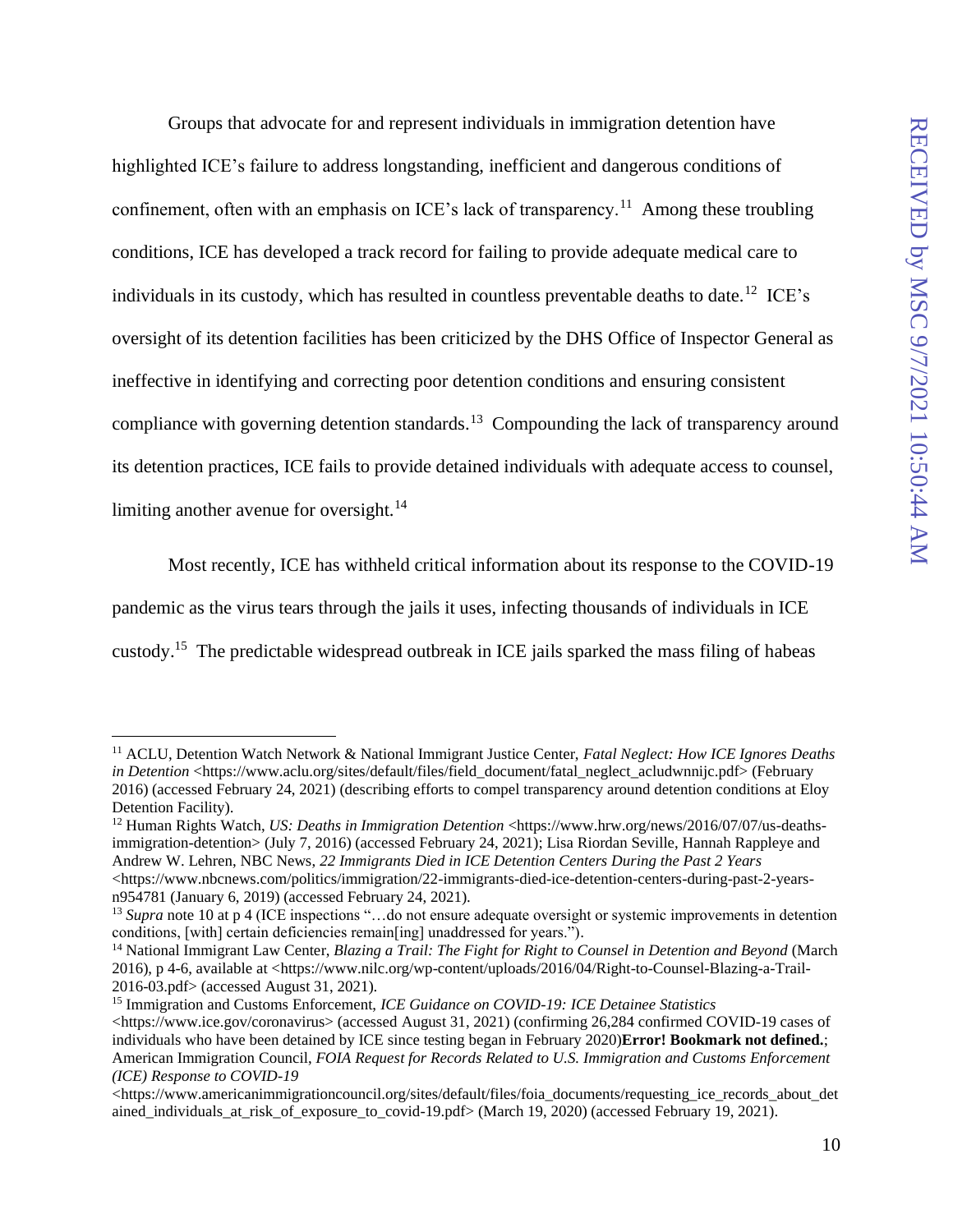petitions on behalf of vulnerable detained individuals across the country.<sup>16</sup> In granting requests for relief, courts have emphasized ICE's lack of transparency in sharing critical information about health and safety measures taken to protect detained individuals at risk of infection.<sup>17</sup>

These dire conditions of confinement are commonplace in all ICE detention facilities, including in the state and local jails with which ICE contracts to detain individuals charged with immigration violations. These have included jails in the state of Michigan. For example, in May 2020, an immigration attorney expressed to the Detroit Free Press her concerns with the conditions of confinement for immigrants at the St. Clair County Jail, stating some inmates with coronavirus symptoms lacked food and were held in solitary confinement.<sup>18</sup>

Equally troubling, on February 8, 2021, Jesse Jerome Dean Jr. died while detained by

ICE at the Calhoun County Jail after he completed his criminal jail sentence.<sup>19</sup> When requesters tried to obtain information about Mr. Dean's death, Calhoun County cited 8 CFR 236.6, as well as the Court of Appeals' unpublished decision in this case, to deny requesters access to

<sup>16</sup> *See, e.g.*, Drew Knight, KVUE, *Civil Rights Groups Suing ICE Over COVID-19 Safety in Texas Detention Facilities* <https://www.kvue.com/article/news/local/texas/ice-sued-over-coronavirus-safety-in-detentioncenters/269-58dcf2fb-8d11-49d4-8b31-4d70c07a0a14> (April 15, 2020) (accessed February 24, 2021) (habeas lawsuit filed on behalf of individuals in three South Texas detention facilities); Tanvi Misra, Roll Call, *ACLU Asks for Humanitarian Release of Vulnerable ICE Detainees* <https://www.rollcall.com/2020/03/16/aclu-asks-forhumanitarian-release-of-vulnerable-ice-detainees/> (March 16, 2020) (accessed February 24, 2021) (habeas lawsuit on behalf of individuals detained in Seattle-area detention facility).

<sup>17</sup> *See Fraihat v United States Immigration & Customs Enforcement*, Ord. Granting Class Cert. Mot., \*22, No. 19- 1546, 2020 U.S. Dist. LEXIS 72015 (CD Cal, 2020) (noting that ICE detention facilities did not report on the individuals in ICE detention facilities "most vulnerable to severe illness or death from COVID-19" or "provide information about any independent tracking they conduct with regard to disabled or medically vulnerable individuals before or during the pandemic"); *see also Am Immigration Council v United States Dep't of Homeland Sec*, Memo. Op., \*15, No. 20-1196, US Dist LEXIS 117862 (DDC, 2020) (explaining decision to grant a preliminary injunction in a FOIA case seeking records about health and safety measures in ICE detention facilities in response to COVID-19).

<sup>18</sup> Niraj Warikoo, Detroit Free Press, *Michigan has more immigrant detainees, inmates with coronavirus <*https://www.freep.com/story/news/local/michigan/2020/05/04/immigrant-detainees-michigancoronavirus/3062831001/> (May 6, 2020) (accessed August 18, 2021).

<sup>19</sup> U.S. Immigration and Customs Enforcement, *Bahamian man in ICE custody passes away in Michigan*  <www.ice.gov/news/releases/bahamian-man-ice-custody-passes-away-michigan> (February 8, 2021) (accessed August 18, 2021).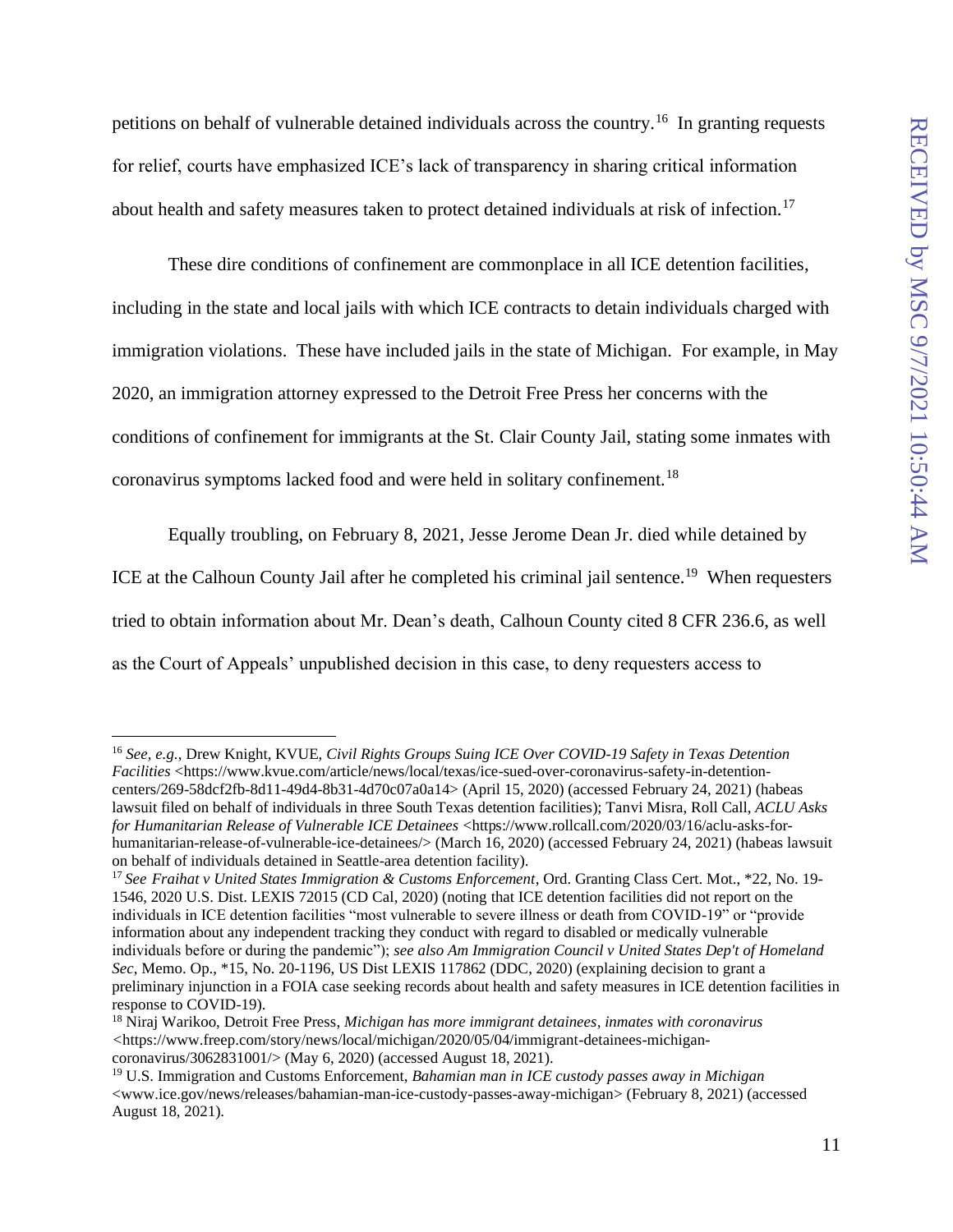information.<sup>20</sup> Requesters also filed a federal FOIA request for information about Mr. Dean's treatment, but ICE apparently lost the request, $^{21}$  creating doubt that the agency will timely respond to the request.

Amici therefore urge that ICE's resistance to scrutiny constitutes an important consideration in assessing the bounds of Michigan's state FOIA statute.

## <span id="page-19-0"></span>B. FEDERAL FOIA IS NOT A SUBSTITUTE FOR STATE OPEN RECORDS LAW IN ENSURING TRANSPARENCY AND THE PUBLIC'S ACCESS TO INFORMATION.

There are numerous reasons why the federal FOIA process must not serve as the only avenue for obtaining records that are created or maintained by state entities. First, in Amici's collective experience, ICE often does not produce documents created or possessed by state and local entities via a federal FOIA request. The fact that disclosure under a state FOIA statute is the only way that a requester might obtain certain documents held by a state entity weighs heavily in favor of release. Second, the federal FOIA process is plagued with delays. Third, state open records laws are crucial mechanisms for obtaining important information regarding immigration detention and enforcement.

Neither the federal FOIA, nor Michigan's FOIA, were created to substitute one another. To the extent there are concerns about the improper release of sensitive information – law enforcement-related information, for example – through a state FOIA, there are safeguards in place to prevent this type of release.<sup>22</sup> The comity between the federal and state governments

<sup>21</sup> Email from My Khanh Ngo, Staff Attorney ACLU Immigrants' Rights Project to FOIA Officer (July 14, 2021, 1:48 PM) (on file with author) (stating that although the agency assigned a receipt number to the request, the FOIA website showed a message that said, "There is no FOIA request in the system for that number.")

<sup>&</sup>lt;sup>20</sup> Email from James L. Dyer, Corporation Counsel and FOIA Coordinator for Calhoun County, to My Khanh Ngo, ACLU Immigrant Rights Project (July 19, 2021, 5:31 PM) (on file with author).

<sup>22</sup> *See, e.g., State News,* 274 Mich App at 574 (the Court of Appeals held that the trial court must meticulously review the record to determine whether certain parts of police reports created after a series of assaults in Michigan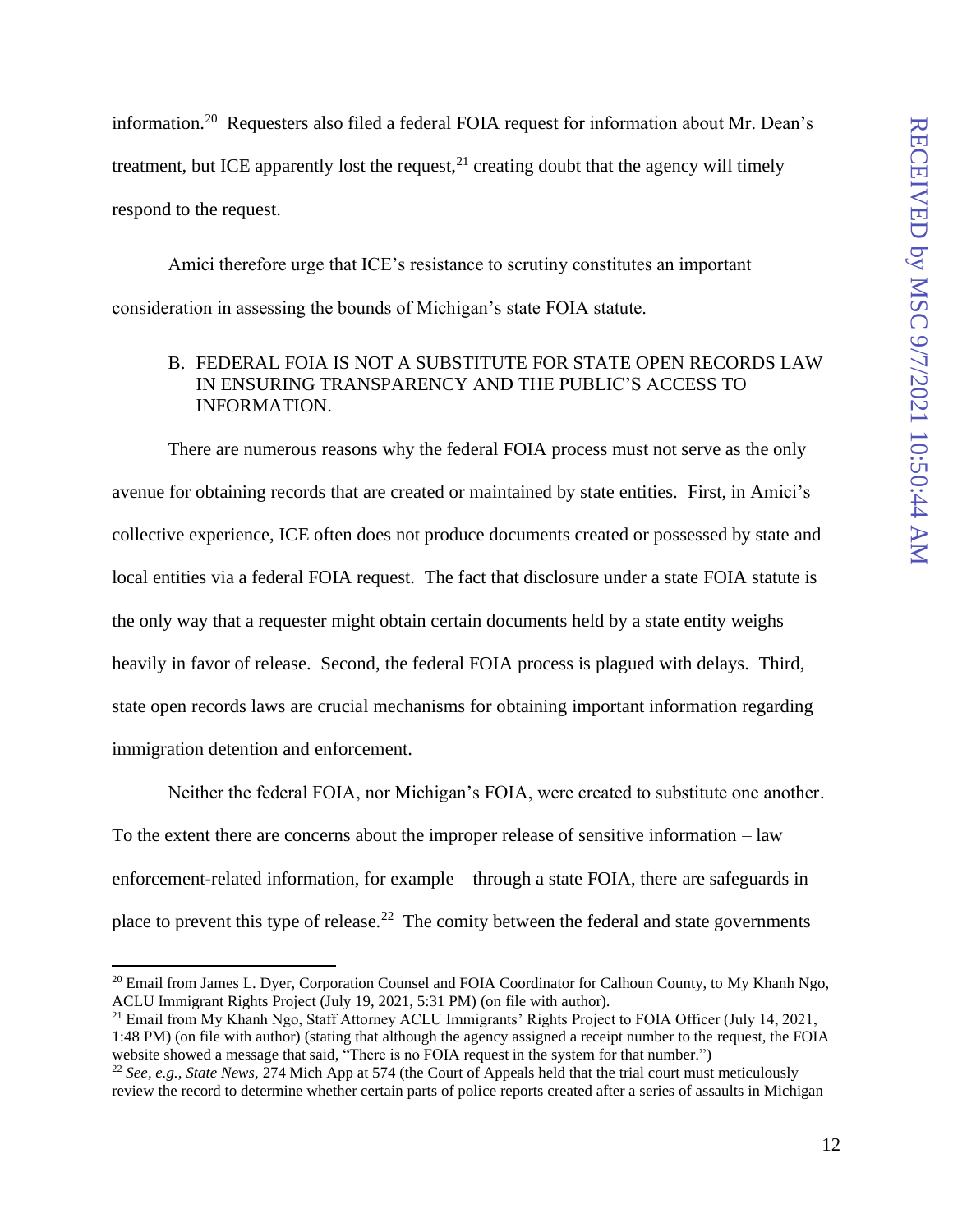must serve to create parallel tracks for the access to information: one for documents under the custody of the federal government and a separate one for those held by state entities. Thus, these two tracks are not interchangeable because certain documents, such as those at issue here, were simply not created, nor are they controlled, by the federal government.

### 1. RECORDS CREATED BY STATE AND LOCAL ENTITIES ARE OFTEN NOT OBTAINABLE THROUGH THE FEDERAL FOIA PROCESS.

<span id="page-20-0"></span>The federal FOIA process does not apply to certain documents held by local law enforcement agencies. The federal FOIA statute "only obligates [a federal agency] to provide access to those [records] which it in fact has created and retained." *Kissinger v Reporters Comm for Freedom of the Press*, 445 US 136, 152; 100 S Ct 960; 63 L Ed 267 (1980). The U.S. Supreme Court articulated two elements that must be met to determine whether an "agency record" is subject to the federal FOIA's disclosure requirements: (1) an agency must either create or obtain the requested materials and (2) the agency must be in control of the requested materials at the time the FOIA request is made. *US Dep't of Justice v Tax Analysts*, 492 US 136, 145; 109 S Ct 2841; 106 L Ed 2d 112 (1989). Also, documents that are not in an agency's possession do not constitute "agency records" even if the agency could have obtained them by asking a third party to produce them. *Rojas v Fed Aviation Admin*, 989 F3d 666, 677 (CA 9 2021) (citing *US Dep't of Justice v Tax Analysts*, 492 US at 144).

As discussed more fully later in Section III, a close look at one of the statutes that purportedly authorizes 8 CFR 236.6 supports the conclusion that the federal FOIA statute only applies to documents that belong to ICE. In  $8$  USC 1103(a)(3), Congress only gave authority to the Attorney General to control, direct, and supervise "all files and records *of the Service*"

State's campus could be released under the law enforcement exception); *see also Abdur-Rashid v New York City Police Dep't, 31 NY3d 217, 225–26 (2018) (national security concerns justified withholding of records under NY* open records law).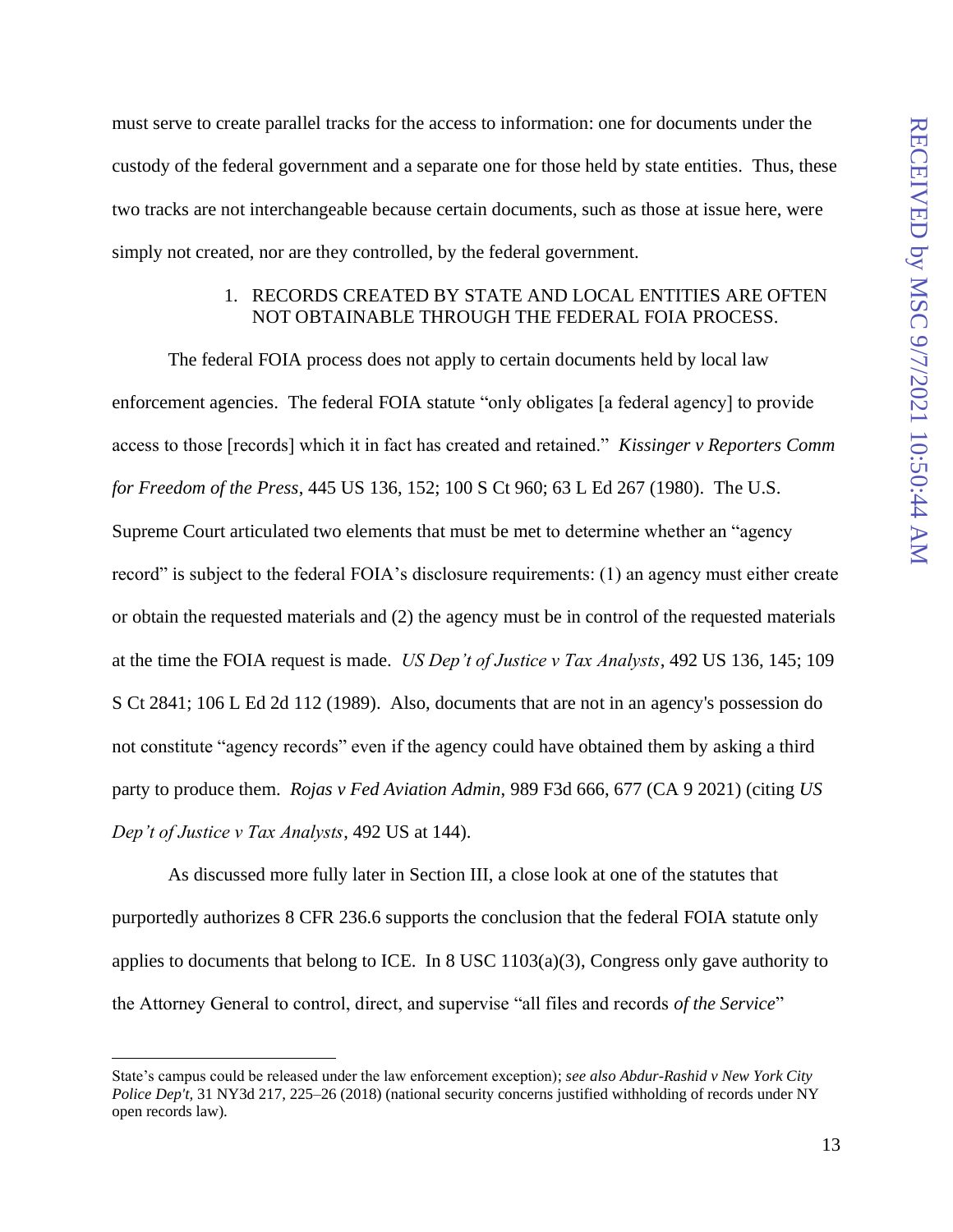(emphasis added). Here, there is no dispute that certain records Mr. Ramos-Gomez sought were not in ICE's possession and never would be released through a federal FOIA request. ICE failed to produce records related to his time in custody at Calhoun County including disciplinary records, health records, and other records relating to his interactions with Calhoun County staff. (Appellant's Br 11.) ICE's failure to provide these records frustrates the remedy that would be provided by the federal FOIA and highlights the necessity of applying Michigan's FOIA to the information sought.

#### 2. THE FEDERAL FOIA SYSTEM SUFFERS FROM CHRONIC DELAYS THAT RESULT IN THE UNLAWFUL WITHHOLDING OF GOVERNMENT RECORDS.

<span id="page-21-0"></span>The federal FOIA process is plagued with delays rendering it a poor and ineffective alternative to a state FOIA process. Even though the federal FOIA statute requires that agencies respond to requests for public information within 20 working days and may invoke a 10-day extension in unusual circumstances,  $^{23}$  ICE responses to FOIA requests often take far longer than the time permitted under the statute.<sup>24</sup> Moreover, it is difficult to assess the extent of ICE's FOIA delays. In a 2018 Report, ICE reported a backlog of over 1,000 cases, but stated in a footnote that 17,043 FOIA additional cases were not accounted for and would need to be assessed the following year.<sup>25</sup> Despite litigation challenging these systemic delays, leading to a

<sup>&</sup>lt;sup>23</sup> 5 USC 552(a)(6)(A)(i) & (B)(i).

<sup>24</sup> *Transgender Law Ctr v US Immigration & Customs Enforcement*, 2020 WL 7382113, at 7–8 (ND Cal, 2020) (finding that ICE's failure to respond to a FOIA request within the statutory period, only to respond after requesters filed a lawsuit flouted Congress intention in enacting FOIA.).

<sup>25</sup> Department of Homeland Security, *2018 Freedom of Information Act Report* (2019), p 6, 19, available at <https://www.dhs.gov/sites/default/files/publications/dhs\_fy2018\_foia\_report\_updated.pdf> (accessed August 17, 2021).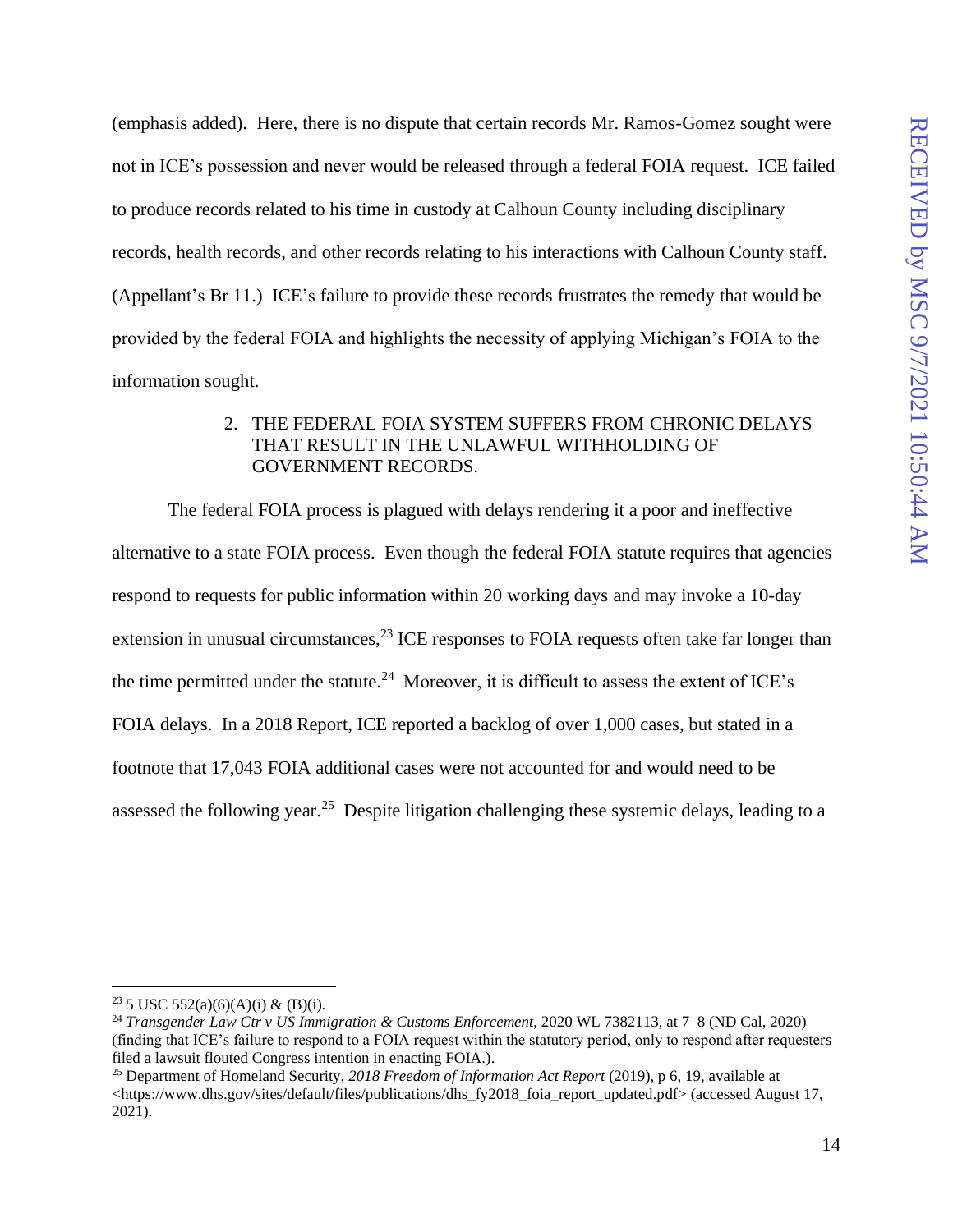slight improvement, $^{26}$  the most recent available DHS FOIA Report states that the number of ICE FOIA requests pending at the end of the fiscal year 2020 was 12,847.<sup>27</sup>

The case at bar demonstrates how a federal FOIA effort cannot adequately substitute for a state FOIA request. Mr. Ramos-Gomez submitted a request for information about his detention under the federal FOIA statute on March 29, 2019. (Appellant's Br. 10.) Eight months after ICE failed to produce any documents, the American Civil Liberties Union filed suit in federal court to obtain these records. ICE has not produced records maintained by Calhoun County, which are the records that Appellant requested in this litigation. *Id.* Thus, any suggestion that reliance on the federal FOIA process is an adequate alternative disregards the chronic delays in ICE's response time to a request under the federal FOIA, which makes this alternative inadequate and inefficient.

#### 3. STATE FOIA REQUESTS YIELD CRUCIAL PUBLIC INFORMATION.

<span id="page-22-0"></span>State FOIA laws have been particularly helpful in exposing dangerous and unlawful conditions in immigration detention. Last year, several state FOIA requests regarding the treatment of individuals detained in state-run jails during the COVID pandemic have underscored the importance of this avenue for transparency and accountability. Amicus, the National Immigrant Justice Center ("NIJC") filed a series of local open records requests to shed light on how local jails and elected officials were responding to safeguarding the health of immigrants during the COVID-19 outbreak.<sup>28</sup> In response to the requests, local officials released records with outdated internal guidance or revealed that they had no relevant guidance, showing

<sup>26</sup> *Nightingale v US Citizenship & Immigration Servs*, 507 F. Supp. 3d 1193, 1203 (ND Cal, 2020).

<sup>27</sup> Department of Homeland Security, *2020 Freedom of Information Act Report* (March 2021), p 15 available at <https://www.dhs.gov/sites/default/files/publications/dhs\_fy2020\_foia\_report\_cleared.pdf> (accessed August 17, 2021).

<sup>28</sup> National Immigrant Justice Center, *Holding Local Governments Accountable for Jailing Immigrants*, <https://immigrantjustice.org/transparency/local-state> (accessed August 31, 2021).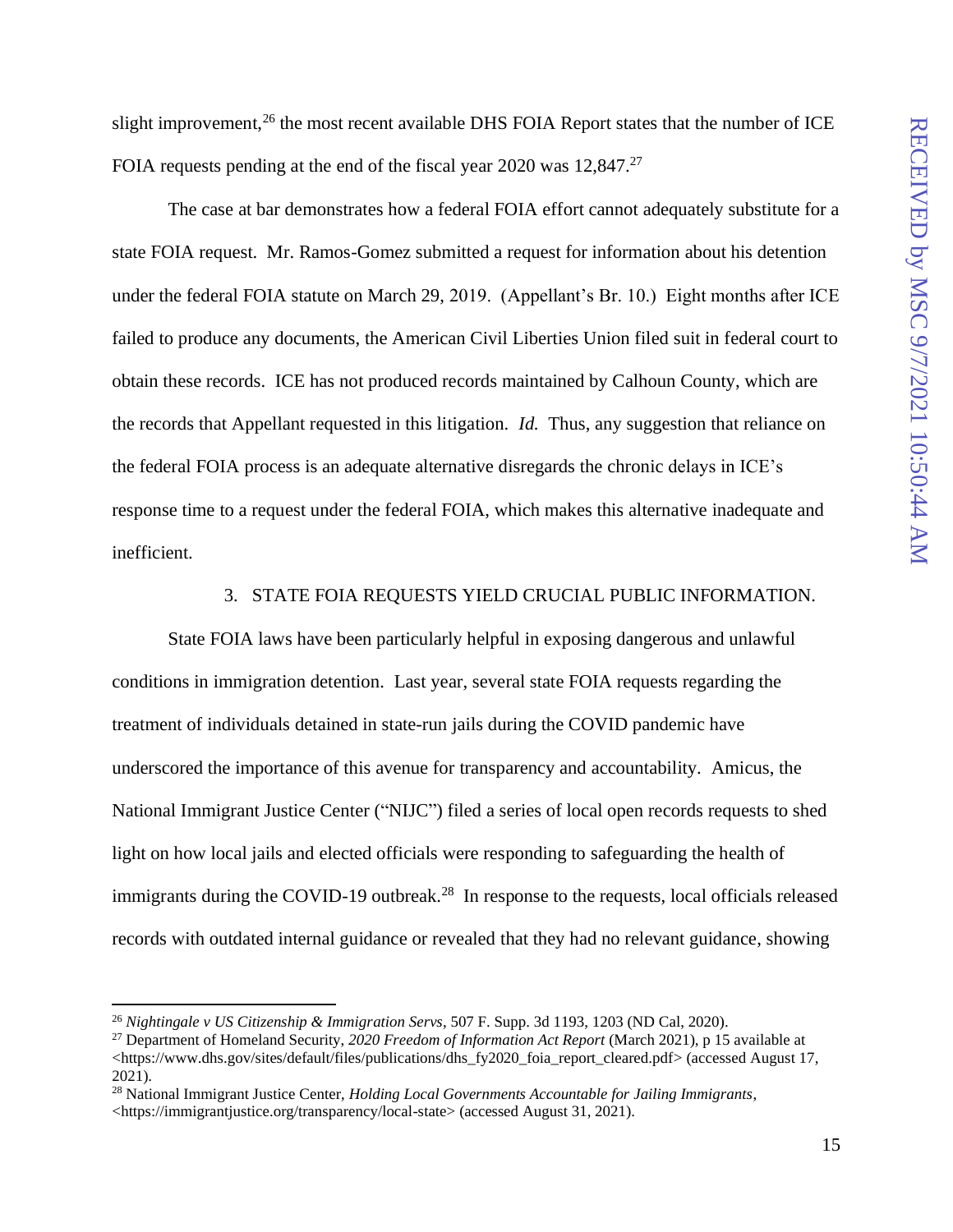a lack of preparedness for COVID-19 and lack of communication with ICE.<sup>29</sup> More recently, NIJC made several requests under state open records laws to LEAs to scrutinize conditions of detention for immigrants detained in local jails. One such example is Clay County, Indiana, which provided NIJC with contracts with ICE, invoices for reimbursement to the LEA for detaining individuals charged with immigration violations, and data about the LEA's immigrant detainee population.<sup>30</sup> NIJC also obtained several IGSAs between LEAs and ICE to shed light on detention practices.<sup>31</sup>

Similarly, the Southern Poverty Law Center ("SPLC") submitted a public records request to the Tuscaloosa County Sheriff's Department in Alabama to learn more about COVID preparedness in that state.<sup>32</sup> After suing the Sheriff's Department, requesters learned that the Sheriff's Department had not developed written protocols to address COVID-19 in violation of CDC guidance.<sup>33</sup> In another case, SPLC sued the Florida Department of Corrections to obtain records about the state's plan to address COVID-19, taking into account the nearly 96,000 incarcerated individuals at risk of contracting COVID-19.<sup>34</sup>

<sup>31</sup> *See* Intergovernmental Service Agreement Between ICE and Dorchester County, MD, available at  $\lt$ https://www.documentcloud.org/documents/20694056-igsa-contract-order-signed-12221> (accessed August 24, 2021); *see also* National Immigrant Justice Center, *Immigration Centers of America Farmville, VA* <https://immigrantjustice.org/issues/transparencyandhumanrights/immigration-centers-america-farmville-va> (accessed August 24, 2021).

<sup>29</sup> *Id.*

<sup>&</sup>lt;sup>30</sup> National Immigrant Justice Center, *Clay County, IN* <https://immigrantjustice.org/issues/ transparencyandhumanrights/clay-county-in> (accessed August 24, 2021).

<sup>32</sup> Southern Poverty Law Center, *SPLC Sues Tuscaloosa Sheriff for Failing to Release Public Records About Covid-*19 at the Jail <https://www.splcenter.org/presscenter/splc-sues-tuscaloosa-sheriff-failing-release-public-recordsabout-covid-19-jail> (November 23, 2020) (accessed February 20, 2021).

<sup>33</sup> Southern Poverty Law Center, *Lawsuit Dismissed Against Tuscaloosa Sheriff Due to Lack of COVID-19 Record* <https://www.splcenter.org/presscenter/lawsuit-dismissed-against-tuscaloosa-sheriff-due-lack-covid-19-records> (February 8, 2021) (accessed February 20, 2021) (the Tuscaloosa Sheriff's Department failed to develop a "written communication plan to share critical information to incarcerated persons, staff and visitors" and "up-to-date policies about COVID " among other preventative measures.)

<sup>34</sup> Laura Cassels, Florida Phoenix, *Southern Poverty Law Center Sues for access to state prison records as COVID-19 spreads among inmates* <https://www.floridaphoenix.com/2020/05/15/southern-poverty-law-center-sues-foraccess-to-state-prison-records-as-covid-19-spreads-among-inmates/> (May 15, 2020) (accessed August 24, 2021).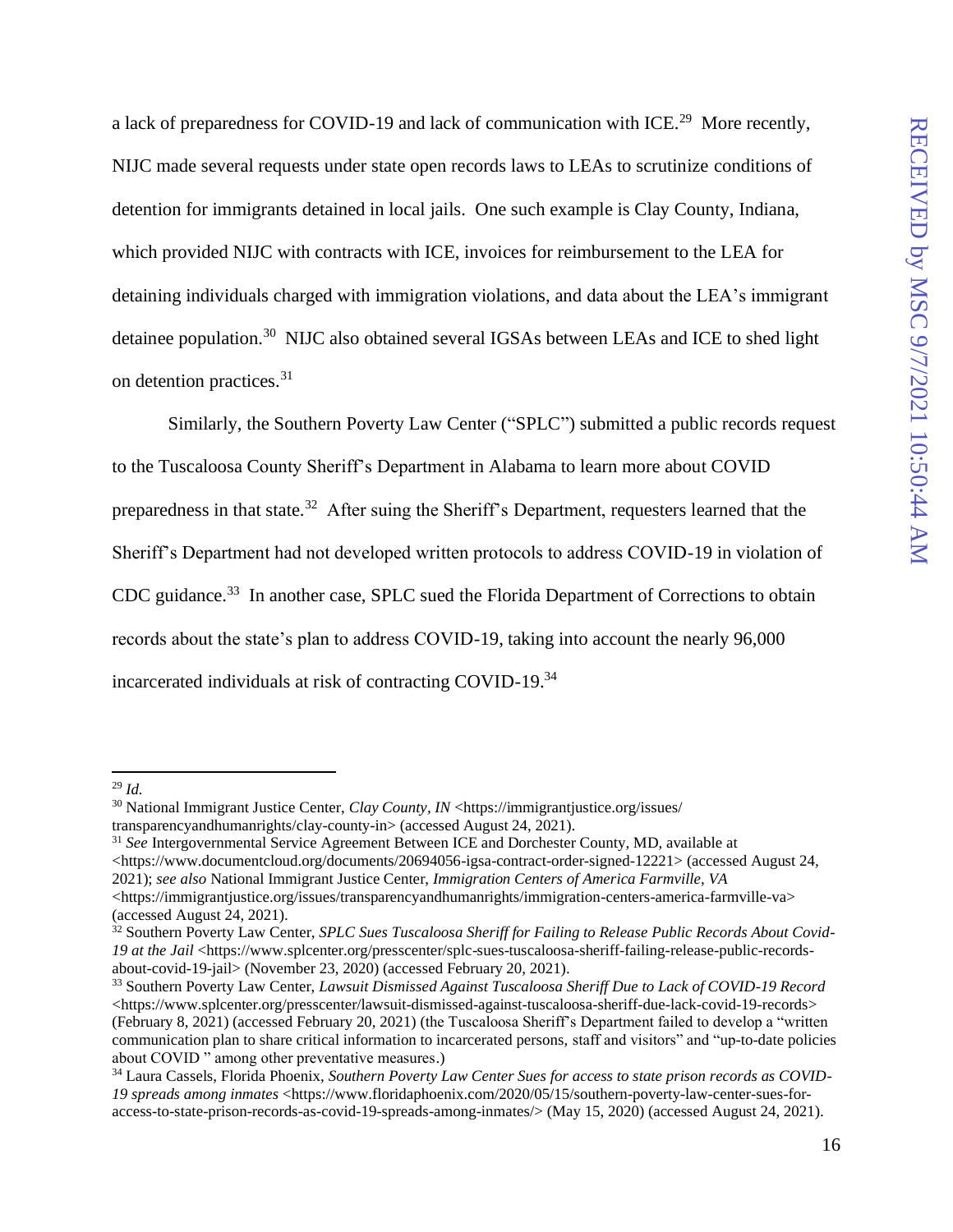State FOIA requests also have shed light on the substandard medical care provided in state-contracted jails. In California, the organization Community Initiatives for Visiting Immigrants in Confinement ("CIVIC") requested records through a California Public Records Act request to obtain information about standards of care for individuals incarcerated at the Theo Lacy Facility, a maximum-security jail complex in Orange County, California. CIVIC's state public records request uncovered guidance stipulating detention standards that ICE and local officials had agreed to uphold.<sup>35</sup> Obtaining this information helped provide a framework for documenting the Sheriff's Department's violation of its own standards of care and neglect of the medical needs of immigrant detainees.<sup>36</sup>

Advocates concerned about the welfare of detained individuals have relied, and will continue to rely, on state open records laws that often present the only pathway to obtain information regarding noncitizens' detention. In *Cowlitz Co v Univ of Washington,* 2020 WL 1890616 at 1 (WD Wash, 2020), the Center for Human Rights sought documents relating to the detention of minors held at the Cowlitz County Jail pursuant to a contract with ICE. Despite the county's original willingness to cooperate with the requesters, ICE prohibited the state agency from releasing documents by citing to 8 CFR 236.6. *Id*. Nonetheless, public scrutiny, including the use of state open records laws, along with pressure, played an important role in Cowlitz County's decision to end its contract with ICE.<sup>37</sup>

<sup>&</sup>lt;sup>35</sup> See Letter to DHS Inspector General Roth, et al. from Community Initiatives for Visiting Immigrants in Confinement (CIVIC) (December 4, 2015), p 3, available at

<sup>&</sup>lt;https://static1.squarespace.com/static/5a33042eb078691c386e7bce/t/5a9db86d24a694de0463ac20/1520285806260  $\sqrt{2}$  (accessed August 31, 2021).

<sup>36</sup> *Id.*

<sup>37</sup> Esmy Jimenez, Oregon Public Broadcasting, *1 of last youth in jails in the country that holds undocumented youth to end contract with ICE* <https://www.opb.org/article/2021/02/10/cowlitz-county-youth-services-center-longviewwashington/> (February 9, 2021) (accessed August 19, 2021).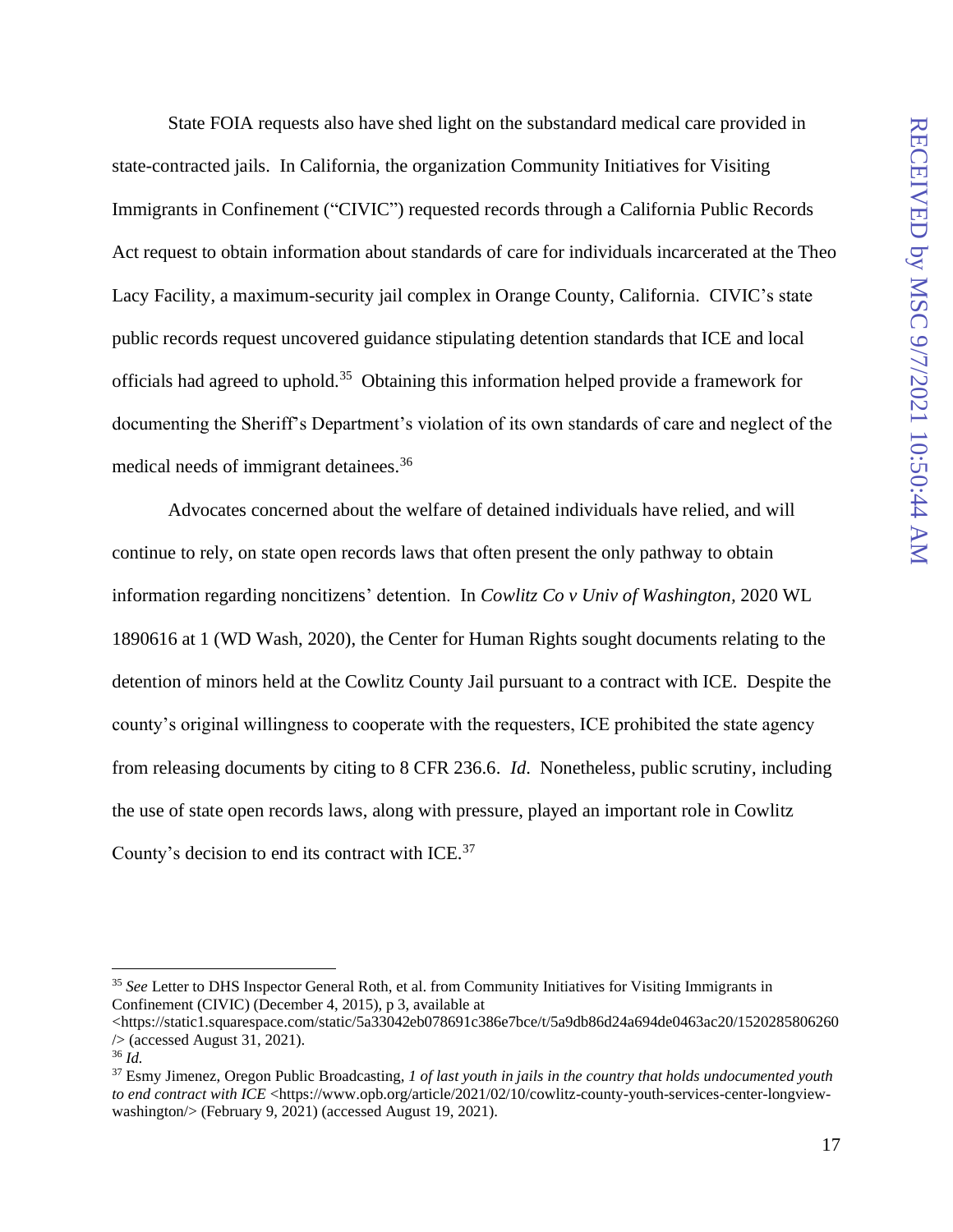### <span id="page-25-0"></span>II. 8 CFR 236.6 EXCEEDS STATUTORY AUTHORITY

The federal regulation that Appellee relies on in this matter to refrain from disclosing records to Mr. Ramos-Gomez, 8 CFR 236.6, cannot support nondisclosure of records that are properly subject to release under the Michigan Freedom of Information Act, MCL 15.231 *et seq*. As an initial matter, the regulation strays beyond the scope of the federal statutes from which it allegedly derives its authority.<sup>38</sup> These statutes simply do not speak to the question of the release of public information, much less support nondisclosure. To the extent that these statutes are ambiguous regarding whether they authorize the interpretation by the federal agency implicated here – Immigration and Customs Enforcement – public policy supports an interpretation favoring disclosure.

A reading of the regulation that favors transparency is necessary because, in promulgating the regulation, the agency was silent about federal statutes that do govern the release of information, the Freedom of Information Act, 5 USC 552 *et seq*, and the Privacy Act, 5 USC 552a *et seq*. Further, the rationale for the promulgation of this regulation was a narrow one tethered to the safeguarding of national security and ongoing criminal investigations in the wake of the extraordinary events of September 11, 2001.<sup>39</sup> Despite this narrow justification, the federal government has applied it broadly and uses it to unduly restrict the release of information. The justifications for implementing the regulation are simply non-existent in this case – and only rarely in others – and there is no articulable reason why a state or local entity

<sup>38</sup> 67 Fed Reg 19508 (April 22, 2002).

<sup>39</sup> 67 Fed Reg 19509.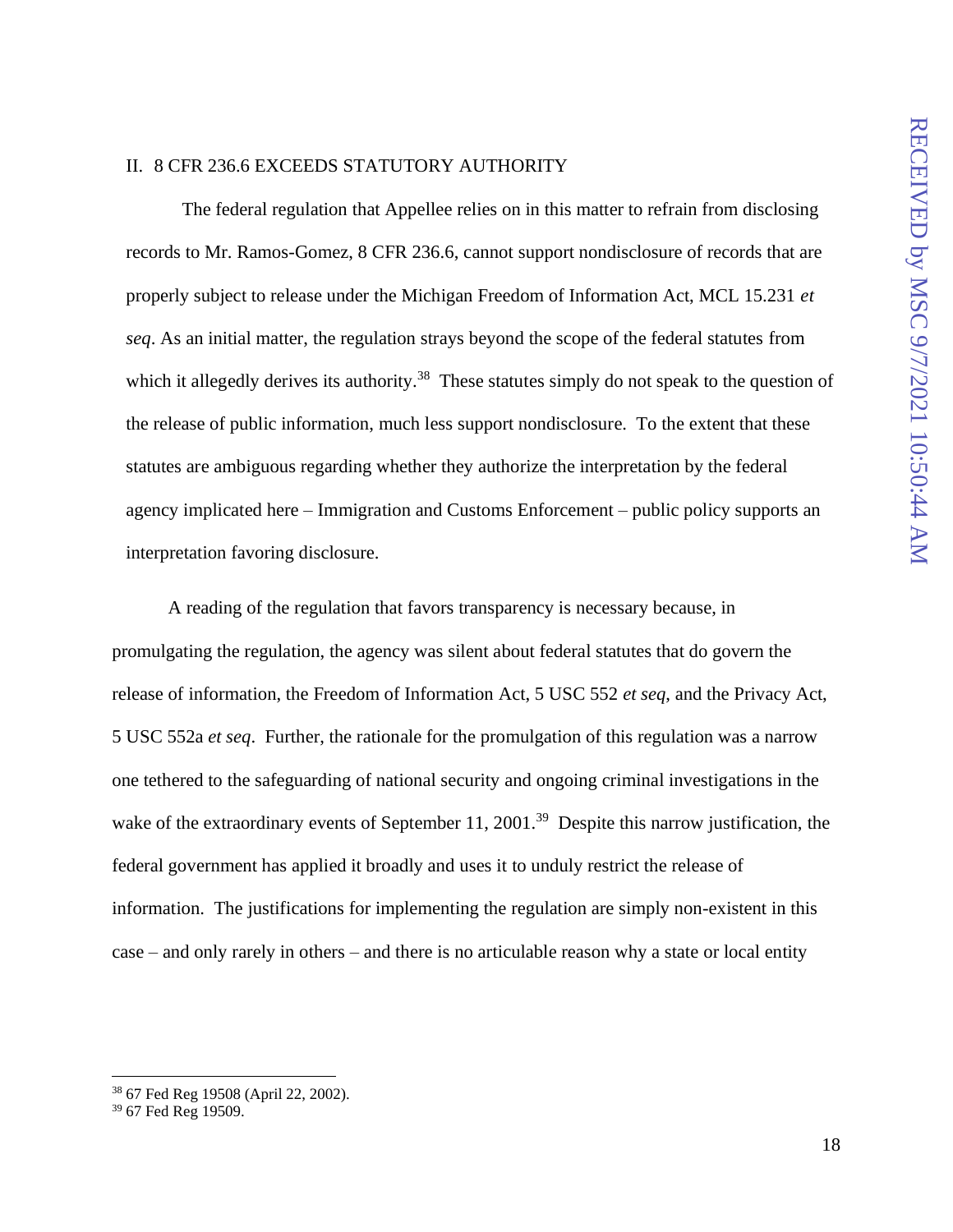cannot disclose records in its possession, given that the regulation's authorizing statutes do not address the release of information that an individual is entitled to on the basis of state law.

#### <span id="page-26-0"></span>A. THE PROMULGATION OF 8 CFR 236.6

The context in which ICE promulgated 8 CFR 236.6 was one of the most precarious periods for national security in United States history. Following the tragic events of September 11, 2001, various federal law enforcement agencies engaged in widespread arrests of individuals suspected of participating in the attacks or otherwise engaged in terrorist activity.<sup>40</sup> The basis for detaining individuals in connection with the events of September  $11<sup>th</sup>$  included possible criminal prosecution as well as civil immigration violations.<sup>41</sup> Individuals apprehended in these mass arrests were often held in state or county jails which contracted with the federal government to detain individuals in federal custody.<sup>42</sup> In the wake of the mass arrests, legal rights groups grew concerned about potential civil rights violations, and the ability of arrested individuals to access counsel.<sup>43</sup> Litigation ensued to seek the release of names of individuals held in federal custody in state or county facilities under state records laws.<sup>44</sup> While the litigation was ongoing, the former Immigration and Naturalization Service ("INS"), housed under the Department of

<sup>40</sup> *Am Civil Liberties Union of New Jersey, Inc v Co of Hudson*, 352 NJ Super 44, 58; 799 A2d 629 (2002). Many of these arrests triggered concerns with a lack of transparency and due process, including arbitrary detention and denial of access to counsel; *see* Human Rights Watch, *Presumption of Guilt: Human Rights Abuses of Post-September 11 Detainees*, (August 2002), Vol. 14, No. 4 (G), available at

<sup>&</sup>lt;https://www.hrw.org/reports/2002/us911/USA0802.pdf> (accessed August 31, 2021).

<sup>41</sup> *Co of Hudson*, 352 NJ Super at 58.

<sup>42</sup> *Id*.

<sup>43</sup> *Id*. at 56.

<sup>44</sup> *Id*.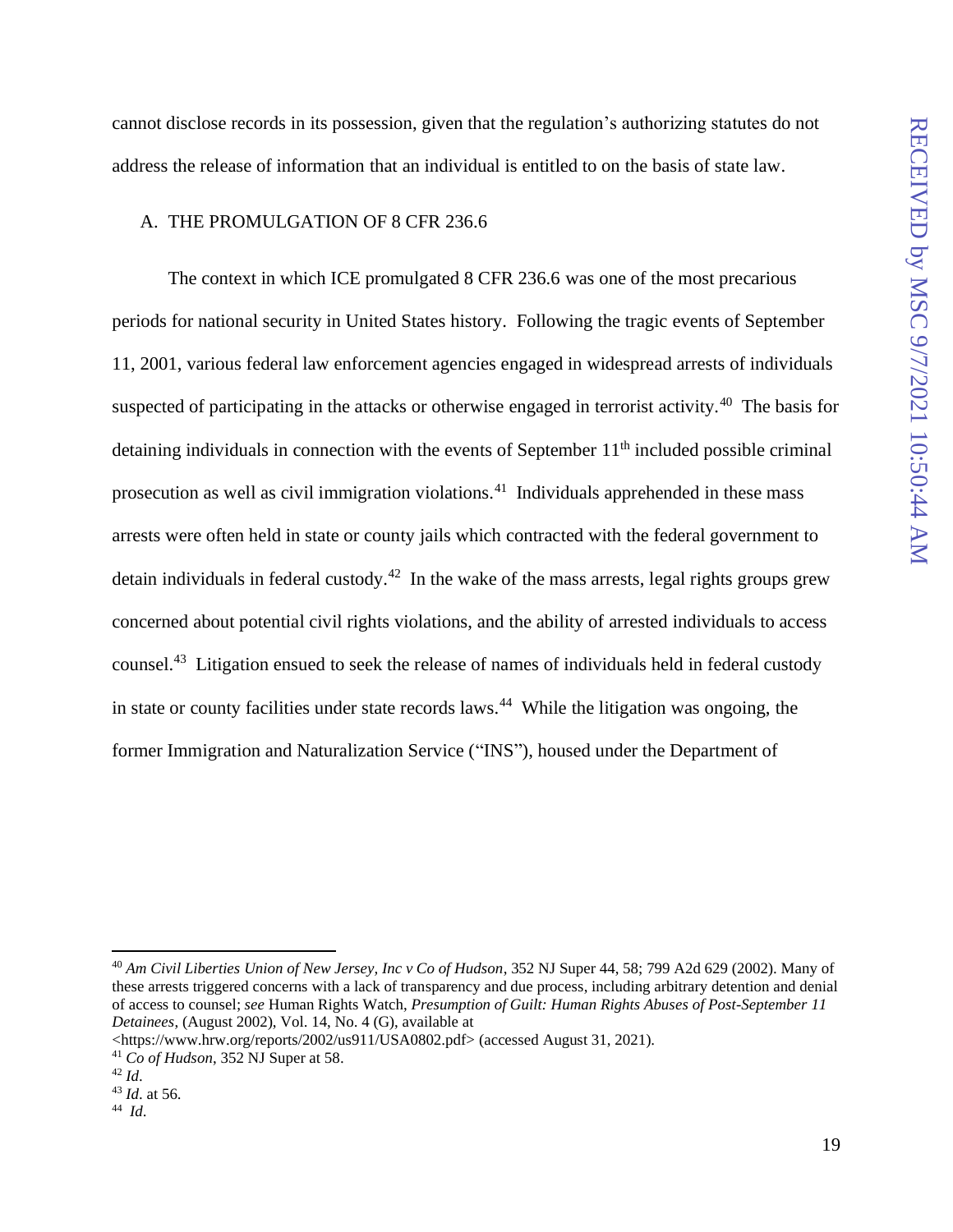Justice,<sup>45</sup> enacted 8 CFR 236.6, bypassing the normal process for rulemaking outlined by the

APA.<sup>46</sup> In its entirety, 8 CFR 236.6 reads as follows:

### **Information regarding detainees**.

No person, including any state or local government entity or any privately operated detention facility, that houses, maintains, provides [services](https://www.law.cornell.edu/definitions/index.php?width=840&height=800&iframe=true&def_id=75025f16e3e14a9519dbe14c8aa0bcbf&term_occur=999&term_src=Title:8:Chapter:I:Subchapter:B:Part:236:Subpart:A:236.6) to, or otherwise holds any detainee on behalf of the [Service](https://www.law.cornell.edu/definitions/index.php?width=840&height=800&iframe=true&def_id=75025f16e3e14a9519dbe14c8aa0bcbf&term_occur=999&term_src=Title:8:Chapter:I:Subchapter:B:Part:236:Subpart:A:236.6) (whether by contract or otherwise), and no other person who by virtue of any official or contractual relationship with such person obtains information relating to any detainee, shall disclose or otherwise permit to be made public the name of, or other information relating to, such detainee. Such information shall be under the control of the [Service](https://www.law.cornell.edu/definitions/index.php?width=840&height=800&iframe=true&def_id=75025f16e3e14a9519dbe14c8aa0bcbf&term_occur=999&term_src=Title:8:Chapter:I:Subchapter:B:Part:236:Subpart:A:236.6) and shall be subject to public disclosure only pursuant to the provisions of applicable federal laws, regulations and executive orders. Insofar as any documents or other records contain such information, such documents shall not be public records. This section applies to all persons and information identified or described in it, regardless of when such persons obtained such information, and applies to all requests for public disclosure of such information, including requests that are the subject of proceedings pending as of April 17, 2002.<sup>47</sup>

Relying on Presidential Proclamation 7534, issued by former President Bush on September 14,

2001, the agency invoked the "good cause" exemption to the traditional rulemaking procedure, meaning the agency quickly enacted the regulation without notice to the public and the opportunity for comment.<sup>48</sup> The primary rationale by the agency for invoking the exception involved concerns about post-9/11 national security, ongoing sensitive law enforcement investigations, and the privacy rights of individuals who could face retaliation for cooperating with the federal government.<sup>49</sup> Despite the narrow language of 8 CFR 236.6, the regulation has been applied by ICE in cases that raise no national security concerns, ongoing sensitive law

<sup>&</sup>lt;sup>45</sup> In response to the events of September 11, 2001, the former Immigration and Naturalization Service, which was previously housed under the Department of Justice (DOJ), was dismantled when Congress created the Department of Homeland Security (DHS), naming the Secretary of DHS as the Department Head. See Homeland Security Act of 2002, P.L. 107-296 (Nov. 25, 2002). DHS in turn subsumed the federal immigration agencies, including ICE. Technical amendments subsequently changed references in the immigration statute to reflect the change in duties from the Attorney General to the Secretary of DHS, where applicable. 8 CFR 1001.1(c). <sup>46</sup> *See* 67 Fed Reg 19508.

<sup>47</sup> 8 CFR 236.6.

<sup>48</sup> *See* 67 Fed Reg 19510; 5 USC 553(b)(3)(B), (d)(3).

<sup>49</sup> 67 Fed Reg 19509.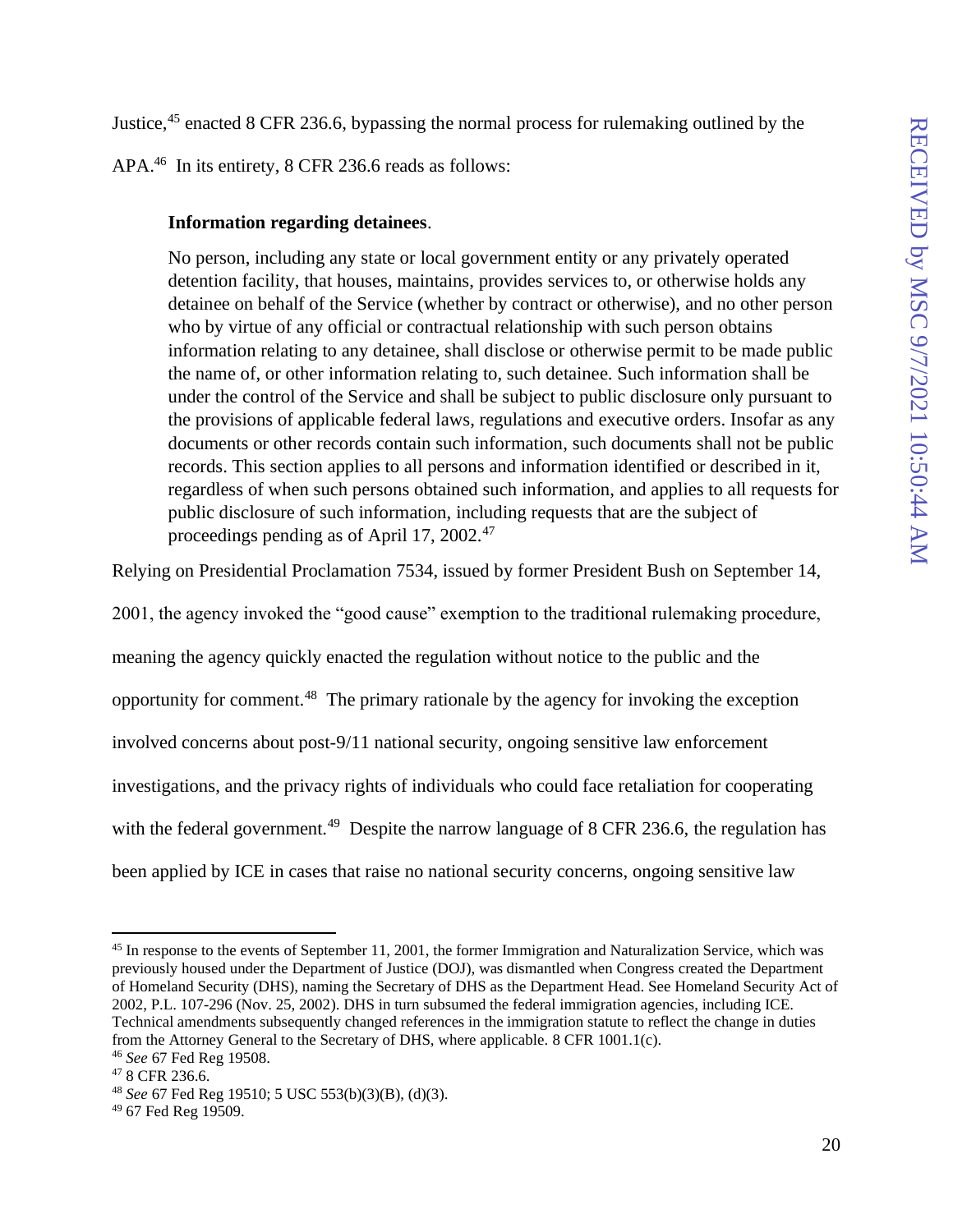enforcement matters, or, as in Mr. Ramos-Gomez's case where he seeks records about himself, any privacy interest concerns.<sup>50</sup>

### <span id="page-28-0"></span>B. THE REGULATION IS NOT A VALID INTERPRETATION OF THE FEDERAL STATUTES IT PURPORTS TO INTERPRET.

Federal agencies may engage in rulemaking to interpret Congressional statutes that they are tasked with administering.<sup>51</sup> Where the statute's language is clear, its intent must be given effect.<sup>52</sup> If the statute is ambiguous, then the agency can supply a meaning; nonetheless, its interpretation must be reasonable.<sup>53</sup>

In this case, the former INS cited 8 USC 1103(a)(1) as the authority for promulgation of the rule.<sup>54</sup> That statutory provision recognizes the DHS Secretary's authority to oversee "...the administration and enforcement of this chapter and all other laws relating to the immigration and naturalization of aliens..." and exempts matters otherwise designated to other federal agencies.<sup>55</sup> Further, while not explicitly citing any other authority for the rule, the former INS noted that the regulation was "necessary and proper" for the execution of the Attorney General's duty with respect to other statutory provisions: to carry out the detention of noncitizens, 8 USC 1226 and 1231; to control, direct and supervise all Service files and records, 8 USC 1103(a)(2); to contract for the provision of "...clothing, medical care, necessary guard hire, and the housing, care, and security of persons detained by the Service pursuant to Federal law," 8 USC 1103(a)(9)(A)) and generally cited to 18 USC 4002,  $4013(a)(4)$ .

<sup>50</sup> *Id*.

<sup>51</sup> *Chevron USA, Inc v Natural Resources Defense Council, Inc*, 467 US 837, 843; 104 S Ct 2778, 2782; 81 L Ed 2d 694 (1984). <sup>52</sup> *Id*. at 842.

<sup>53</sup> *Id*.

<sup>54</sup> 67 Fed Reg 19509.

<sup>55</sup> 8 USC 1103(a)(1).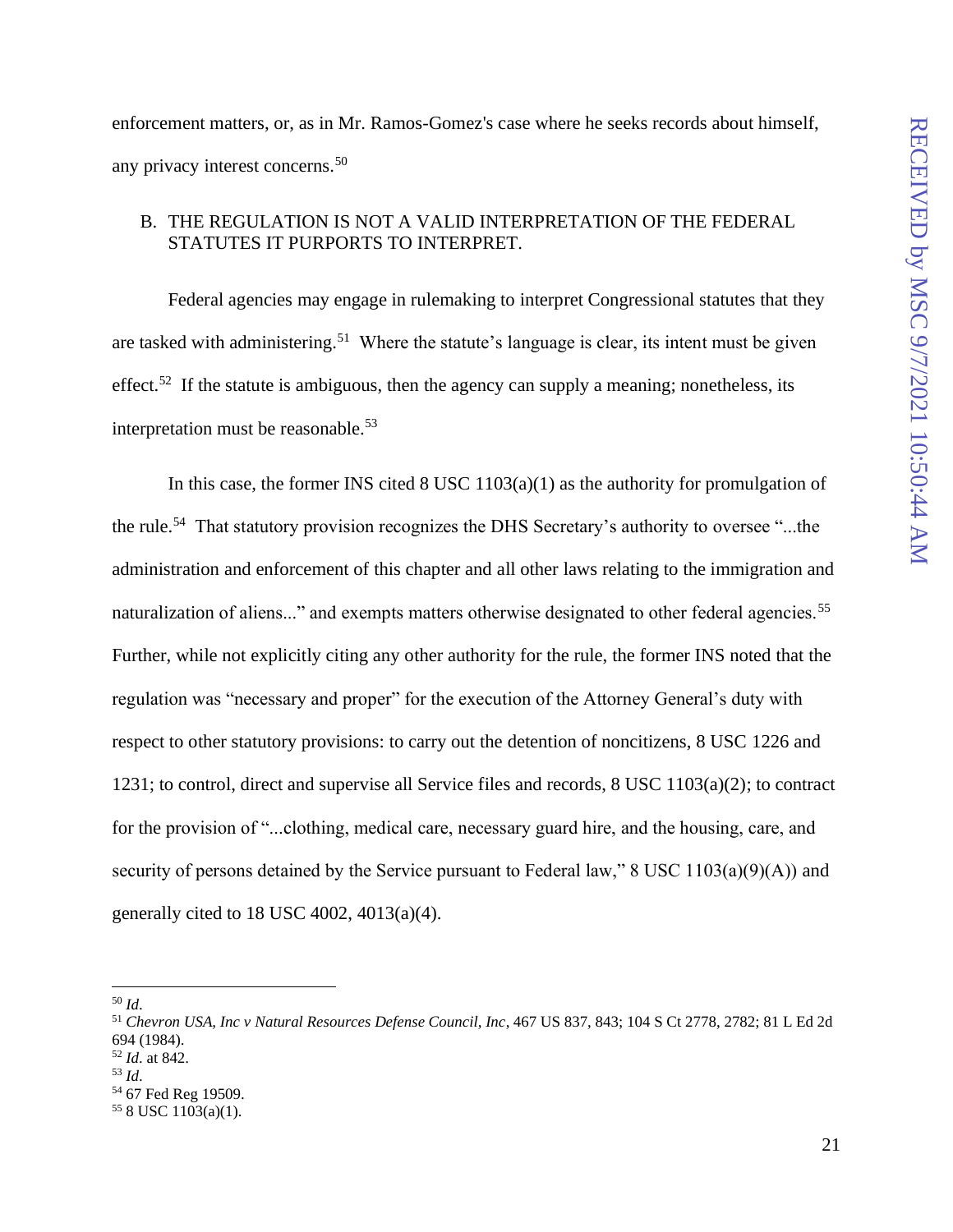By its plain terms,  $8 \text{ USC } 1103(a)(1)$  purports to define the Secretary's duties as encompassing the enforcement of the immigration statute, and specifically, "laws relating to the immigration and naturalization of aliens." The plain language thus describes the authority at 8 USC 1103(a)(1) as circumscribed to the administration and enforcement of immigration and naturalization.<sup>56</sup> Nothing in the statutory text suggests that the Secretary's authority encompasses the ability to restrict the release of records by non-Federal entities relating to detained noncitizens, much less restrict the release of records that are otherwise subject to public disclosure.

Similarly, none of the other statutes cited in the rule's publication in the Federal Register support a broad interpretation of the Secretary's authority to restrict the release of records. Nothing in 8 USC 1226 and 1231, statutes that contain the Attorney General's authority to detain noncitizens pre- and post-removal, bear any connection to the handling of records or otherwise public information. 8 USC 1103(a)(2), as it existed at the time of the regulation's issuance, relates to administrative recordkeeping.<sup>57</sup> Section 18 USC 4002 relates to employment for federal prisoners in state prisons. And 18 USC 4013(a)(4) governs primarily the authorization to expend federal funds for the care and housing of federal prisoners in non-federal facilities. None of these statutes can be read to encompass any basis for DHS's interpretation that it can preclude the release of records otherwise not subject to withholding or exemption under public access laws.

<sup>56</sup> *Mt Clemens Auto Ctr Inc v Hyundai Motor America*, 897 F Supp 2d 570, 574 (ED Mich, 2012) ("In construing the meaning of a statute, the court must seek the intent of the legislature and refer first to the statute's plain language.") (citations omitted); *see also First American Nat Bank-Eastern v FDIC*, 782 F2d 633, 636 (CA 6, 1986). <sup>57</sup> In its entirety, 8 USC 1103(a)(2) reads: "[the Secretary] shall have control, direction, and supervision of all employees and of all the files and records of the Service."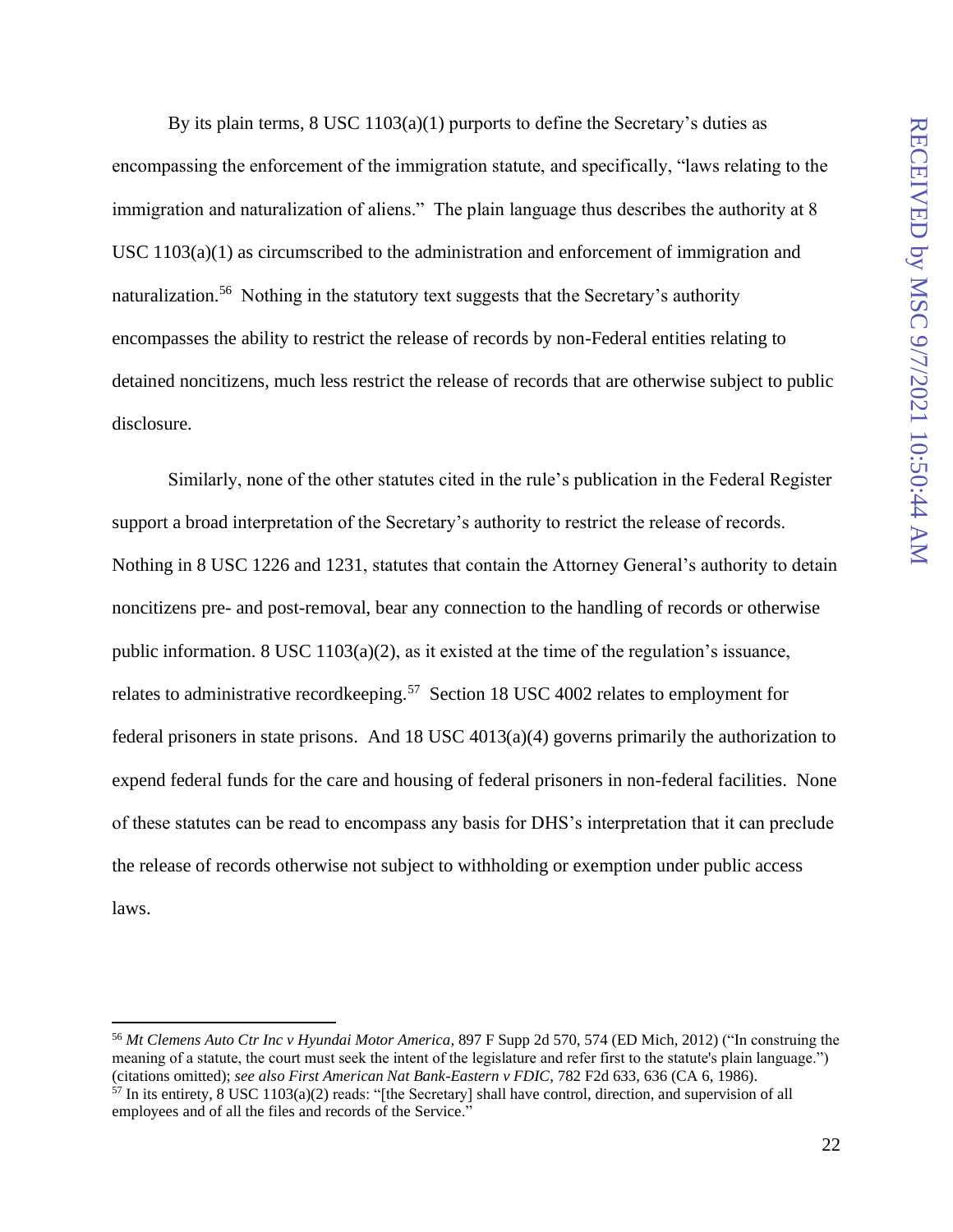Not only did the former INS explicitly rely on statutes that do not deal with or mention the release of government records to the public, including individual requesters such as Mr. Ramos-Gomez, but it did not address or engage with the federal statutes that do speak directly on this obligation. Both the federal FOIA statute and the Privacy Act provide a framework by which individuals and the public can make requests for records.<sup>58</sup> The Privacy Act, which specifically applies to U.S. citizens like Mr. Ramos-Gomez, directs an agency to release records to the subject of those records.<sup>59</sup> In enacting the federal FOIA statutes, it is clear that Congress designed it to be "not a withholding statute but a disclosure statute."<sup>60</sup> Importantly, both statutes account for the concerns expressed in the promulgation of 8 CFR 236.6, the protection of personally identifiable information (PII) as to third parties as well as records relating to criminal investigations or sensitive national security concerns.<sup>61</sup>

Indeed, in *ACLU v County of Hudson*, the court addressed the agency's purported

authority for promulgating 8 CFR 236.6, suggesting it was not as expansive as it might appear:

"...it may be open to question whether 8 CFR 236.6 actually 'relates' to immigration and naturalization, for the rule itself does not purport to regulate the conduct or status of aliens, nor does it address the legal processes afforded INS detainees. Rather, the regulation deals solely with public access to records concerning detainees. Thus, the real focus of the regulation, as evidenced by the rationale presented in its preamble, may be seen to be on the facilitation of law enforcement efforts in the wake of September 11."<sup>62</sup>

Courts that have subsequently examined 8 CFR 236.6 in this context, that is, as preempting the release of records pursuant to state open records laws, have concluded, or otherwise accepted

<sup>58</sup> 5 USC 552 *et seq*.; 5 USC 552a *et seq*.

<sup>59</sup> 5 USC 552a(b).

<sup>60</sup> S Rep No 89-813, at 5 (1965).

 $61$  5 USC 552(b)(5),(7); (c)).

 $62$  *Co of Hudson* at 77. Nonetheless, in a conclusion that overlooked the plain language of the statute, the court in *Hudson* stated that it would "breach overarching principles of our federalism if we were to see this case as an occasion for viewing the grant of authority to the Commissioner as anything but very broad." *Id.* at 78.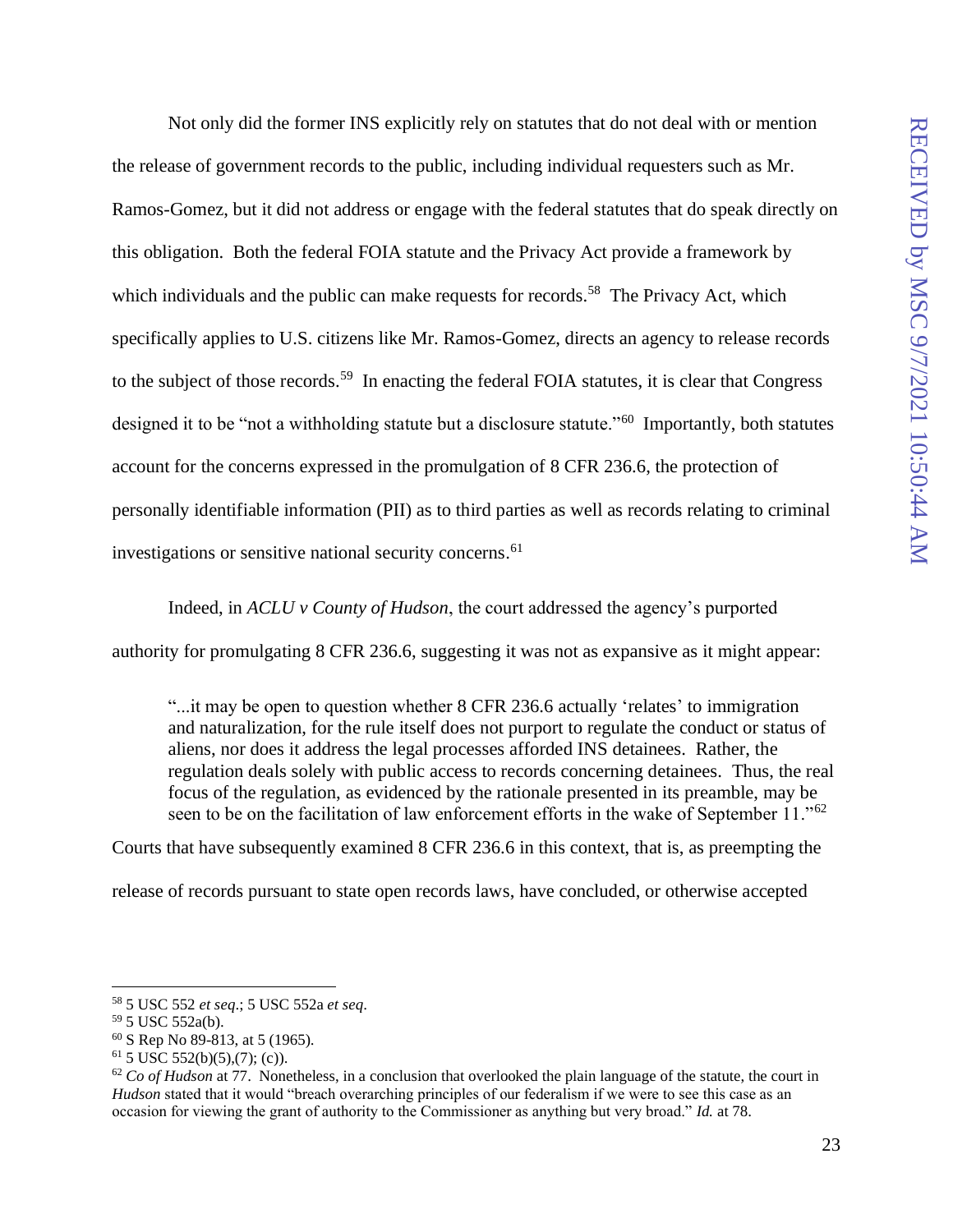that the regulation was properly promulgated pursuant to the Attorney General's authority.<sup>63</sup> Other courts have distinguished the circumstances to which the regulation applies.<sup>64</sup> However, these courts have deferred to the government's stated justifications for promulgating the rule, and have thus failed to fully analyze the question of whether the agency's regulation is a reasonable construction of  $8$  USC1103(a)(1).

Because the statutory authority cited by the former INS for 8 CFR 236.6 plainly does not authorize the regulation, the Court should grant leave to appeal to fully consider Appellee's obligations under MCL 15.243(1)(d) vis-à-vis a federal regulation that does not comport with statutory authority. At minimum, as Appellant argues, the regulations must be applied in a manner that gives effect to the spirit of transparency intended behind open access laws. These considerations are especially important in this case because they implicate governmental overreach and misconduct, as well as a systemic resistance to public scrutiny.

#### **CONCLUSION**

<span id="page-31-0"></span>For the foregoing reasons, Amici request this Court grant Appellant's request for leave to appeal in order to consider the important question of whether Michigan's state FOIA statute has been properly curtailed in this case. Amici strongly maintain that it has not, and the Court must grant leave to appeal to fully consider the adverse implications for transparency that the lower court's holding will generate. This is particularly so in the context of state and federal agreements to engage in immigration enforcement. Such entanglements warrant public scrutiny via the state FOIA process, which is a crucial mechanism for assuring the public's right to know.

<sup>63</sup> *Voces De La Frontera, Inc v Clarke*, 373 Wis 2d 348; 2017 WI 16; 91 NW2d 803 (2017); *Comm'r of Correction v Freedom of Info Com'n,* 307 Conn 53; 52 A3d 636 (2002).

<sup>64</sup> *See US v California*, 2018 WL 3361055 at \*1 (ED Cal, 2018) (affirmed by *US v California*, 921 F3d 865 (CA 9, 2019) on other grounds).